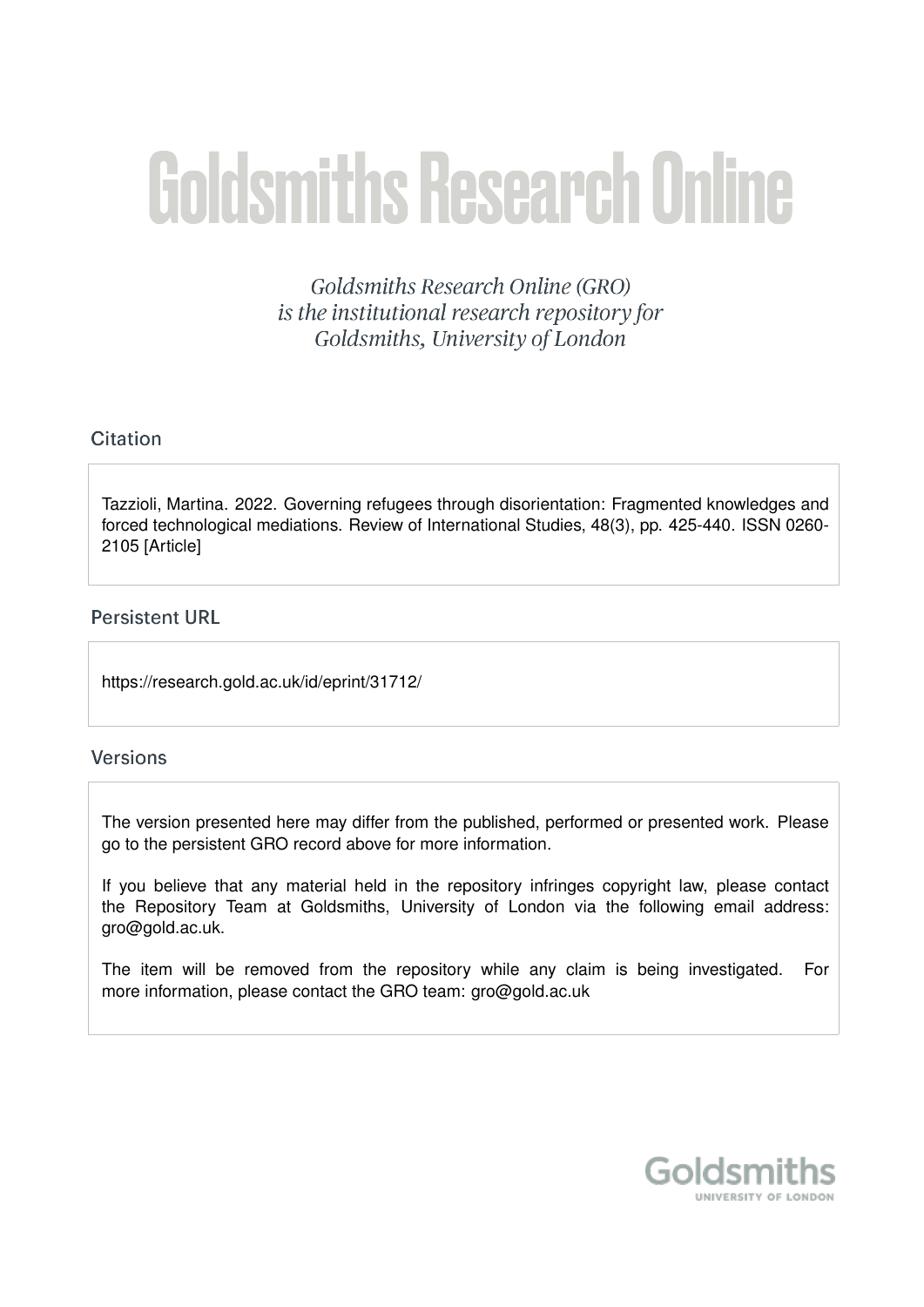# **Governing refugees through disorientation Fragmented knowledges and forced technological mediations**

The governing of migrants and refugees consists not only of a panoply of laws and policies but also of a peculiar politics of knowledge. Categories of "risk", "anticipation", "situational awareness" and "management" are at the core of migration governmentality. One of the declared challenges for states and European actors is to improve "knowledge, skills and competences"<sup>1</sup> to understand migration trends and make them governable<sup>2</sup>. International agencies such as the International Organization for Migration (IOM) play a key role in standardising knowledge and policies on migration on a global level<sup>3</sup>. Yet, despite such an attempt to share and standardise criteria and practices for controlling unruly mobility, migration governmentality is actually characterised by fragmented and dispersed knowledges which migrants need to navigate through. Fragmented and dispersed knowledges, this paper contends, disorient migrants and obstruct them from getting access to asylum, humanitarian support and rights. This article engages with modes of governing through disorientation in the asylum system, with a specific focus on Greece. The Greek context constitutes a case in point in Europe, since asylum seekers are forced to deal with the highly fragmented and dispersed knowledges of the asylum regime, which depend on the frantic changes in the law as well as in the administrative measures. The paper moves beyond the binary opposition between knowledge and non-knowledge, and draws attention to the dispersal and fragmentation of knowledge that migrants are confronted with.

The governing of refugees through disorientation is further increased by the compulsory technological mediations between asylum seekers and humanitarian actors. The piece investigates how the fragmented knowledge of the asylum regime impact on migrants<sup>4</sup> subjectivities, and how these latter end up in being constantly disoriented. By analyzing together the fragmented and dispersed knowledges of the asylum system and disorientation as a political technology of refugee governance<sup>5</sup>, the paper

<sup>&</sup>lt;sup>1</sup> Frontex, Pooling Resources: <https://frontex.europa.eu/operations/pooling-resources/>

Feldman, Gregory. The migration apparatus: Security, labor, and policymaking in the European Union. Stanford University Press, 2011.

<sup>3</sup> Frowd, Philippe M. "Developmental borderwork and the International Organization for Migration." *Journal of Ethnic and Migration Studies* 44.10 (2018): 1656-1672.

<sup>&</sup>lt;sup>4</sup> Throughout the paper I use the term "asylum seeker" to refer to those people who are temporarily included in the asylum system and, therefore, are targeted by specific humanitarian and control measures that this paper speaks about, and "migrants" as a more general term that does not refer to any specific legal status.

<sup>&</sup>lt;sup>5</sup> I borrow the term "political technology" from Michel Foucault's work. According to Foucault, political technologies refer to the set of techniques, practices and knowledges used for disciplining, regulating and governing bodies and populations. See Foucault, Michel. *Discipline and punish: The birth of the prison*. Vintage, 2012.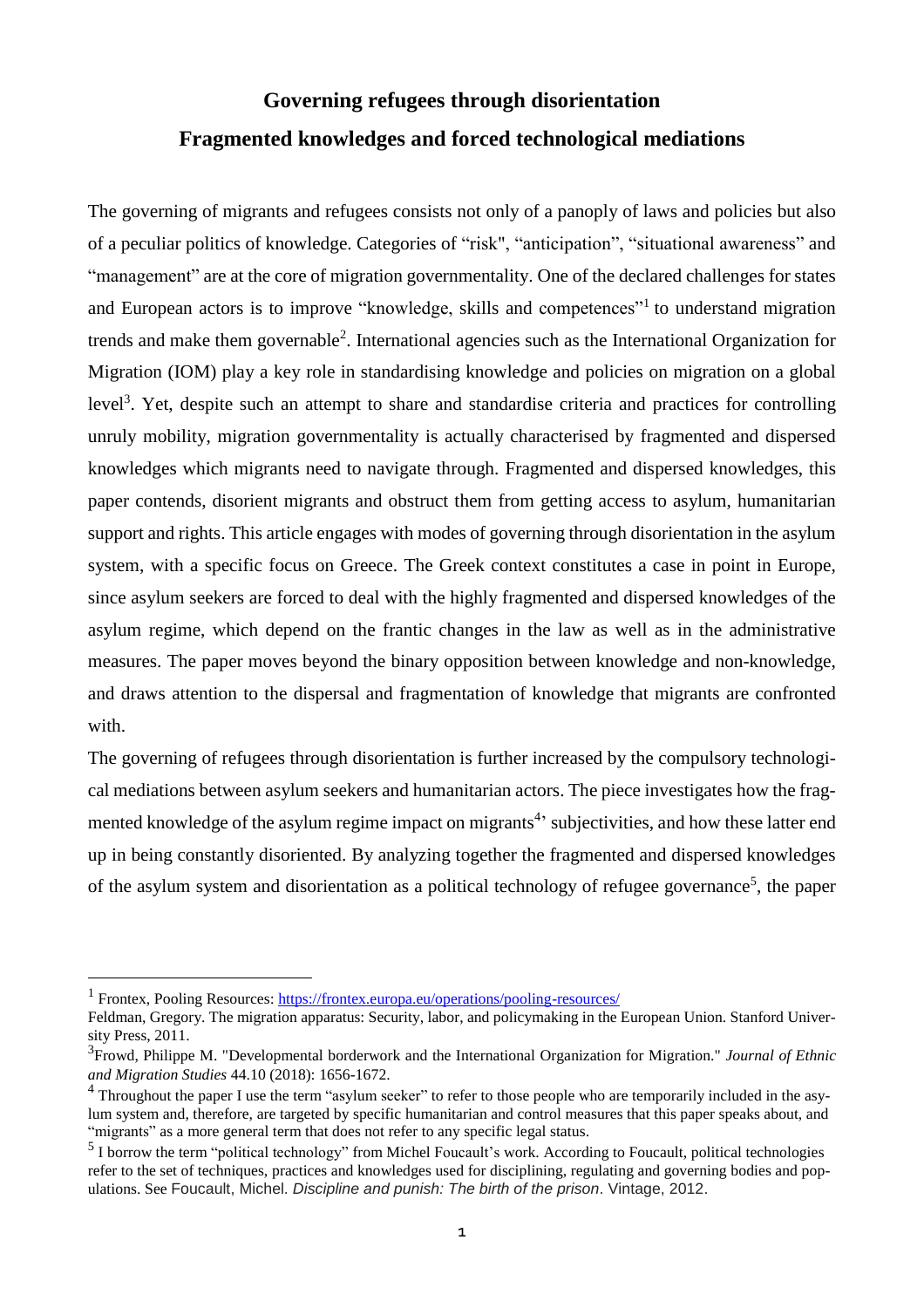shows that, far from removing uncertainty, digital technologies enhance the obstacles that migrants face in getting access to the asylum procedure and to rights.

The article builds on official documents as well as on material I collected during the fieldwork I conducted in Greece - in Athens and in Lesvos - between 2017 and 2021<sup>6</sup>. As part of that research, I interviewed officers from the Greek Asylum Service, UNHCR, the Red Cross, the NGO Caritas, and the financial provider of the Cash Assistance Program Prepaid financial services, and lawyers from the organizations HIAS and Lesvos Legal Center. I have witnessed the card distribution procedure in Lesvos and in Athens, after obtaining the authorisation from the UNHCR, and as part of my participatory observation I spoke to asylum seekers in the city of Athens and outside the Hotspot of Lesvos. In all these cases, I was not volunteering in NGOs: I was there as an academic researcher, and all my interviewees were aware of my role<sup>7</sup>. The interviews I conducted were oriented at understanding how migrants get access to key information about the asylum procedure and the financial-humanitarian support, as well as to explore how forced technological intermediations between migrants and humanitarian actors obstruct the access to asylum. In particular, I could observe that more than notknowing the rules, asylum seekers are confronted with the dispersed knowledges of the asylum system, and with unexpected changes in procedures that end up disorienting them. An insight into the Greek asylum system enables shedding light into the disjointed and fragmented knowledges that asylum seekers need to grapple with in order to get access to the asylum procedure as well as to financial and humanitarian support.

The article is structured in three main sections and proceeds as follows. It starts by drawing attention to the multiple technological steps and forced digital intermediations that asylum seekers in Greece deal with, focusing in particular on the Cash Assistance Programme in Greece, and it illustrates how asylum seekers need to deal with dispersed knowledges. The paper moves on by analysing the governing through disorientation which underpins the asylum system in Greece, focusing on how this debilitates asylum seekers and hampers them from accessing rights and humanitarian support. The final section shows that asylum seekers are racialised and treated as deceitful subjects, and argues that not only their speech<sup>8</sup> but also their conducts and behaviours are assumed to be deceptive<sup>9</sup>, and therefore their knowledge turns out to be pointless. It concludes by challenging claims for more transparency and more knowledge as a response to the governing through disorientation.

 $<sup>6</sup>$  In 2021, all interviews I conducted have been online, due to Covid-19 restrictions.</sup>

 $<sup>7</sup>$  Before conducting the interviews I gave a consent form to my interviewees which stated the goal of my research and</sup> how the anonymised data will be used.

<sup>&</sup>lt;sup>8</sup> On the relationship between forced speech, subjectivity and power see: Foucault, Michel. Mal faire, dire vrai: Fonction de l'aveu en justice-cours de Louvain, 1981. Presses univ. de Louvain, 2012.

<sup>9</sup> Fanon, Frantz. "The North African Syndrome." *Toward the African Revolution, Grove Press,* 1967: 3-16.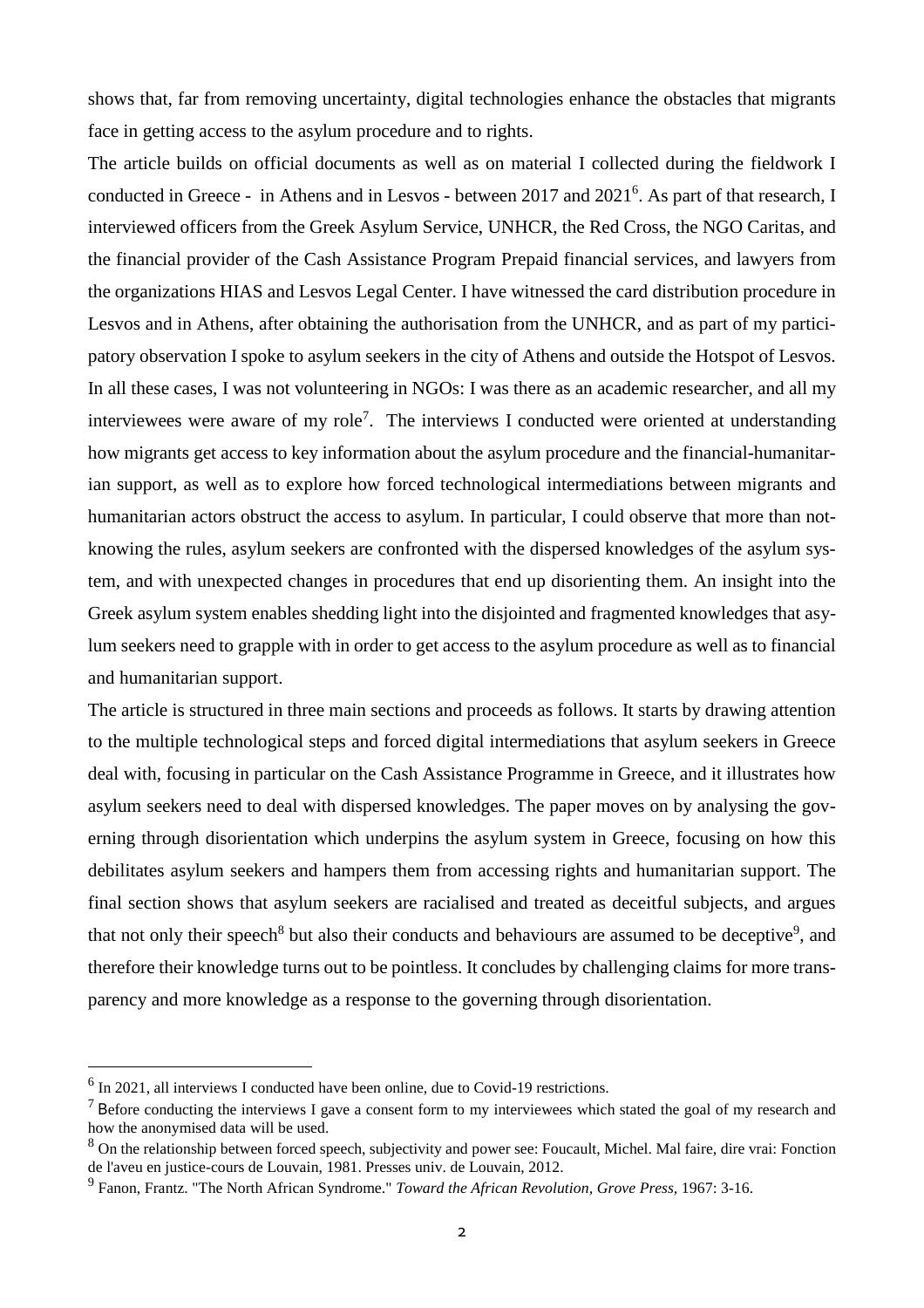Governing through disorientation should not be considered a side-effect of refugee humanitarianism but, rather, a constitutive political technology of governmentality. While scholars have discussed how  $(in)$ visibility<sup>10</sup> and lack of transparency are unfolded in migration governmentality, little has been said about the ways in which migrants and asylum seekers are disoriented by fragmented and scattered knowledges. On the one hand, fragmented knowledges and the uneven and unpredictable changes in criteria disorient and debilitate migrants. Yet, on the other, claims for more transparency might be turned against migrants, as long as opacity at times opens up a leeway for getting access to rights and for dodging exclusionary and restrictive criteria. As I illustrate later in the paper, the asylum system is characterised by partial and fragmented knowledges more than by the production of full non-knowledge. Thus, a focus on fragmented knowledges and its nuances enables stepping out of the binary oppositions between knowledge and non-knowledge as well as between knowledge and ignorance, and to highlight the disorienting effects it generates on asylum seekers.

The article intervenes in debates about the production of confusion and disorientation in refugee governmentality<sup>11</sup> through the angle of fragmented and dispersed knowledges. It investigates how asylum seekers are confronted with unpredictable changes in legal and administrative procedures and need to deal with mandatory technological steps. In fact, the communication between asylum seekers and humanitarian actors is increasingly mediated by digital technologies. In this piece I bridge critical migration and refugee studies scholarship with works in critical security studies and sociology that investigate the production of ignorance and non-knowledge as modes of power. A growing migration and refugee scholarship has explored how migrants are governed through uncertainty<sup>12</sup> and notknowing<sup>13</sup>, through discretion in the asylum procedures<sup>14</sup> and bureaucratic chaos<sup>15</sup> which disorients asylum seekers <sup>16</sup>. As Jessy Nassar and Nora Stel point out, ambiguity plays a constitutive role in

<sup>&</sup>lt;sup>10</sup> Ansems De Vries, Leonie Ansems. "Politics of (in) visibility: Governance-resistance and the constitution of refugee subjectivities in Malaysia." *Review of International Studies* 42.5 (2016): 876-894; Villegas, F. J. (2010). Strategic In/Visibility and undocumented migrants. *Counterpoints*, *368*, 147-170.

<sup>11</sup> Borrelli, Lisa Marie. "Using Ignorance as (Un) Conscious Bureaucratic Strategy." *Qualitative studies* 5.2 (2018): 95- 109.

 $12$  Griffiths, Melanie BE. "Out of time: The temporal uncertainties of refused asylum seekers and immigration detain-

ees." *Journal of Ethnic and Migration Studies* 40.12 (2014): 1991-2009.

<sup>&</sup>lt;sup>13</sup> Biehl, Kristen Sarah. "Governing through uncertainty: Experiences of being a refugee in Turkey as a country for temporary asylum." *Social Analysis* 59.1 (2015): 57-75; Khosravi, Shahram "Stolen time" Radical Philosophy, 2.3 (2018). Available at: <https://www.radicalphilosophy.com/article/stolen-time> (last access March 31, 2020).

<sup>&</sup>lt;sup>14</sup>Gill, Nick, Rebecca Rotter, Andrew Burridge, and Jennifer Allsopp. "The limits of procedural discretion: Unequal treatment and vulnerability in Britain's asylum appeals." *Social & Legal Studies* 27, no. 1 (2018): 49-78.

<sup>&</sup>lt;sup>15</sup> Rozakou Katerina "Nonrecording the "European refugee crisis" in Greece: Navigating through irregular bureaucracy" *Focaal*, 77 (2017): 36-49.

 $16$  Gill et al. The limits of procedural discretion.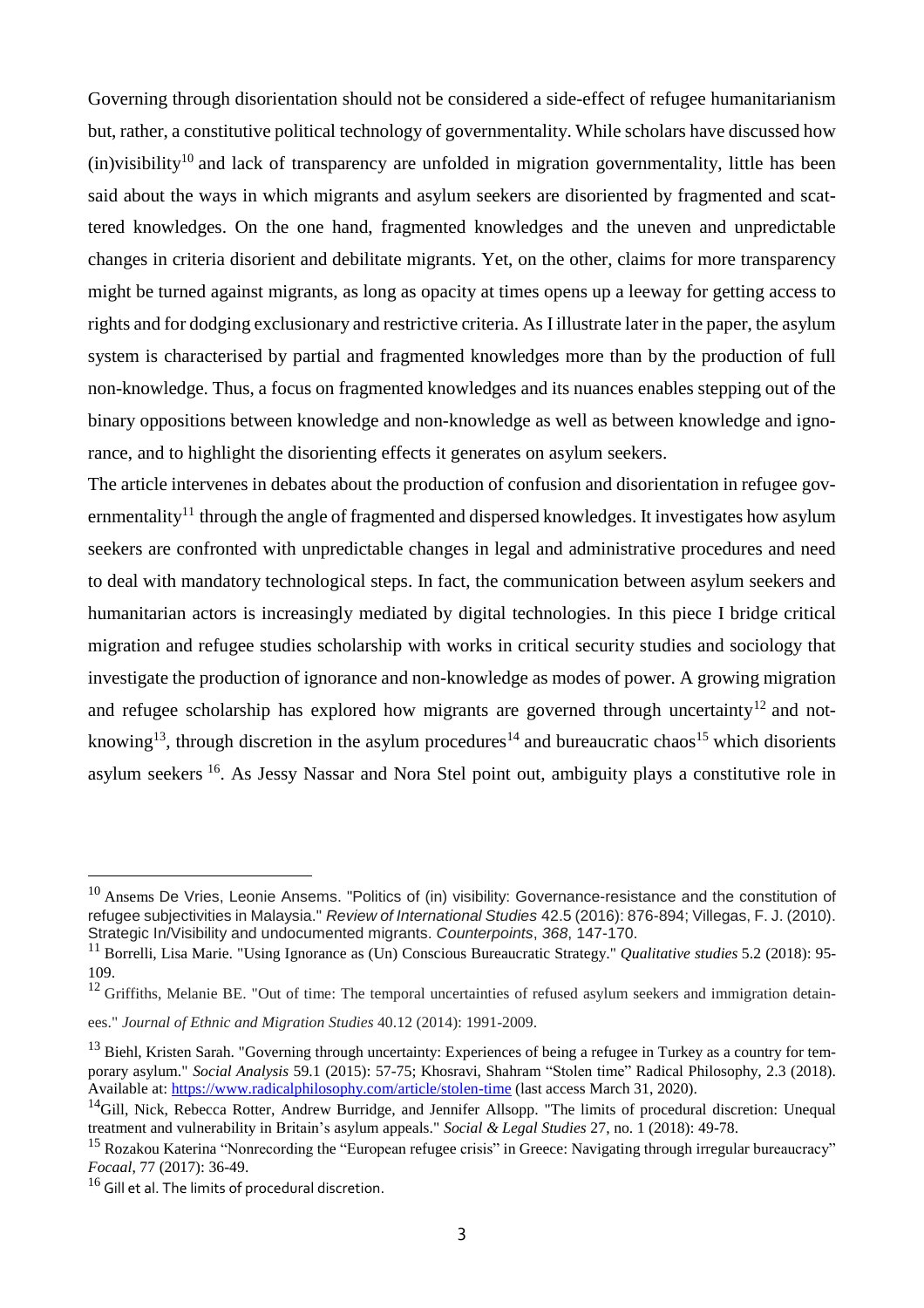governing refugees governmenality<sup>17</sup>: "uncertainty, precariousness, and unpredictability", they argue, constitute "a specific form of governance" that migrants are subjected to<sup>18</sup>. Some scholars working at the crossroad of migration studies and critical security studies have shifted the attention from modes of governing through knowledge towards modes of governing through strategic ignorance, investigating the unknowns that underpin migration management<sup>19</sup>. In his research on the VISA regime, Stephan Scheel has argued that "it is precisely this discretion of consular staff, and the resulting heterogeneity of consular practices that makes visa application unpredictable regards to its procedures and outcomes"<sup>20</sup>.

More than focusing on "instances of not-knowing and not-acting on the side of formal authorities"<sup>21</sup>, I explore how fragmented and dispersed knowledges disorient asylum seekers and debilitate them. More precisely, I consider how asylum seekers need to navigate fragmented and dispersed knowledges and, as a consequence of that, are repeatedly disoriented about the asylum system and the techno-bureaucratic steps to follow. Sociology and critical security studies literature has discussed the "epistemological relationality of ignorance"<sup>22</sup> and the ways in which "strategic unknowns"<sup>23</sup> modes of "not-knowing"<sup>24</sup> and ambiguity<sup>25</sup> are enacted in the different fields of governmentality such as security, finance, markets and surveillance. Scholars have focused on the articulation of

<sup>17</sup>Oesch, Luca "The refugee camp as a space of multiple ambiguities and subjectivities". *Political Geography*, *60 (2017):* 110-120.

<sup>&</sup>lt;sup>18</sup> Nassar, Jessy, and Nora Stel. "Lebanon's response to the Syrian refugee crisis–Institutional ambiguity as a governance strategy." *Political Geography* 70 (2019): 45..

<sup>&</sup>lt;sup>19</sup>Scheel, Stephan, and Funda Ustek-Spilda. "The politics of expertise and ignorance in the field of migration management." *Environment and Planning D: Society and Space* 37.4 (2019): 663-681.

 $^{20}$ Scheel, Stephan. Autonomy of Migration?: Appropriating Mobility Within Biometric Border Regimes. Routledge, 2019.

<sup>21</sup> Nassar, Stel, Lebanon's response. p.46

<sup>22</sup>Croissant, Jennifer L. "Agnotology: Ignorance and absence or towards a sociology of things that aren't there." *Social Epistemology* 28.1 (2014): 4-25.

<sup>23</sup>McGoey, Linsey. "Strategic unknowns: Towards a sociology of ignorance." *Economy and society* 41.1 (2012): 1-16.  $^{24}$ Aradau, Assembling (non) knowledge.

<sup>25</sup>Best, Jacqueline. "Ambiguity, uncertainty, and risk: rethinking indeterminacy." *International Political Sociology* 2.4 (2008): 355-374; Best, Jacqueline. "Bureaucratic ambiguity." *Economy and Society* 41.1 (2012): 84-106.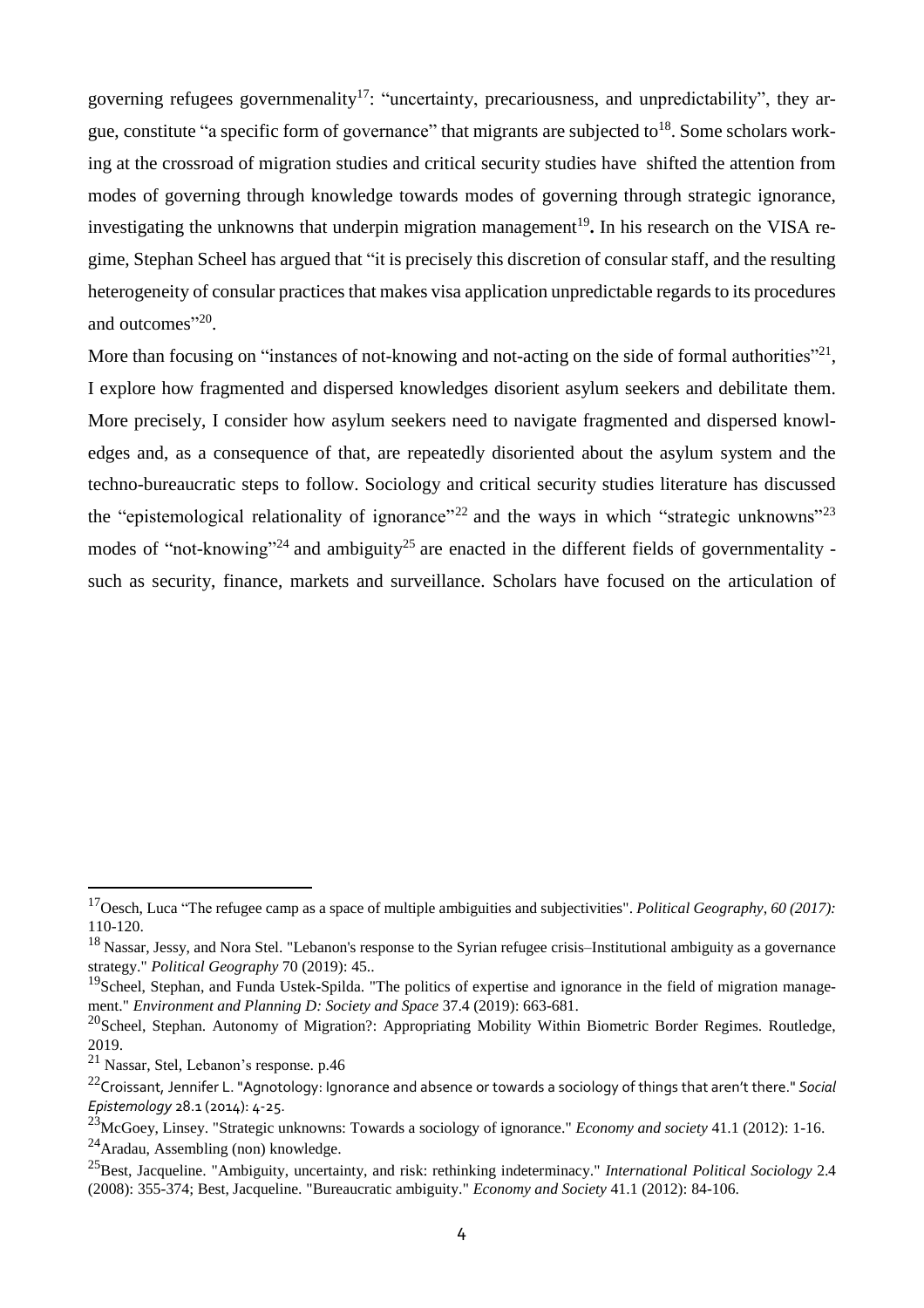knowledge, non-knowledge and ignorance, as well as on the "tension between transparency and secrecy"<sup>26</sup> in different sectors of governmentality, such as development<sup>27</sup>, weapons circulation<sup>28</sup>, knowledge economy<sup>29</sup>, border crisis<sup>30</sup> and surveillance<sup>31</sup>.

Lindsey McGoey has demonstrated how "practices of deliberate obfuscation and insulation from unsettling information"<sup>32</sup> are at the core of power mechanisms. Claudia Aradau has gestured from a focus on ignorance towards an analysis of modes of non-knowledge and of how controversies emerge over what counts as knowledge and non-knowledge"<sup>33</sup>. This paper deals with these debates engaging in a twofold move. First, it focuses on fragmented knowledge at play in the asylum system, showing how these are also the outcomes of technological obstacles as well as of unpredictable changes and arbitrary implementation of the law. In fact, what asylum seekers are confronted with is not full nonknowledge nor ignorance but, rather, dispersed and fragmented knowledges which render asylum procedures unintelligible and opaque<sup>34</sup>. That is, even when asylum seekers know the rules they need to follow, such knowledge does not automatically guarantee to them a straightforward access to rights nor to humanitarian support. Second, the article shifts the attention from what migration agencies know, don't know or disregard, towards the disorientation that fragmented and disjointed knowledges generate on asylum seekers and how these latter are discredited and racialized as deceitful subjects.

## **"We know how it works, but we are wrong-footed anytime":**

An insight into th**e** digital technologies which mediate the interaction between refugees and humanitarian actors foregrounds the obstacles that asylum seekers face <sup>35</sup>. Indeed, while digital technologies are promoted by humanitarian actors as ways for streamlining asylum procedures, in practice they

<sup>26</sup>Birchall, Clare. "Introduction to 'Secrecy and Transparency' The Politics of Opacity and Openness." *Theory, Culture & Society* 28.7-8 (2011): 7-25 (p.13); see also Walters, William. "Everyday secrecy: Oral history and the social life of a top-secret weapons research establishment during the Cold War." *Security Dialogue* 51.1 (2020): 60-76.

<sup>27</sup>Bakonyi, Jutta. "Seeing like bureaucracies: Rearranging knowledge and ignorance in Somalia." *International Political Sociology* 12.3 (2018): 256-273.

 $^{28}$ Stavrianakis, Anna. "Requiem for risk: non-knowledge and domination in the governance of weapons circulation." *International Political Sociology* (2019).

<sup>&</sup>lt;sup>29</sup>Birchall, Clare. "Introduction to 'Secrecy and Transparency

<sup>30</sup>Canning, Victoria. "Border (mis) management, ignorance and denial." *Ignorance, Power and Harm*. Palgrave Macmillan, Cham, 2018. 139-162.

<sup>31</sup>Aradau, Claudia. "Assembling (non) knowledge: Security, law, and surveillance in a digital world." *International Political Sociology* 11.4 (2017): 327-342.

<sup>32</sup>McGoey, Linsey. "The logic of strategic ignorance." *The British journal of sociology* 63.3 (2012): 533-576 (p.555). <sup>33</sup> Aradau, Assembling (non) knowledge, p.5.

 $34$  The notion of opacity is under-theorized in migration literature. It should be distinguished from akin notions like obfuscation and transparency. Unlike obfuscation, opacity is not necessarily the outcome of an intentional act. Opacity refers to both an epistemological dimension and to questions around (in)visibility. By saying that fragmented knowledges render the asylum system more opaque I do not only simply refer to lack of transparency but to the obstructions and to the effects of disorientation that they generate on migrants.

 $35$ Jacobsen, Katja Lindskov. "Experimentation in humanitarian locations: UNHCR and biometric registration of Afghan refugees." *Security Dialogue* 46.2 (2015): 144-164.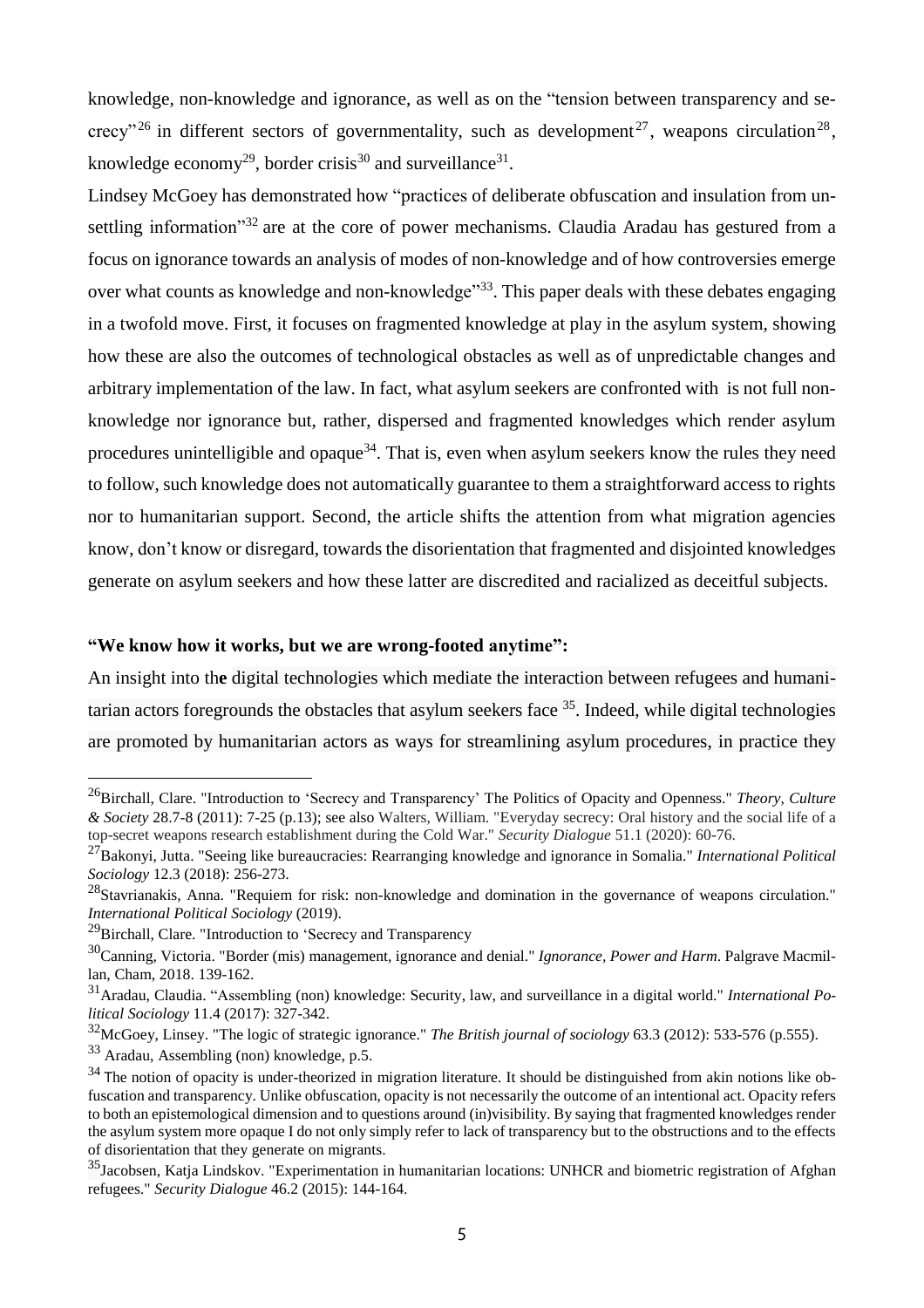multiply the hurdles that asylum seekers need to navigate $^{36}$ . Over the last few years, people who seek asylum in Greece have been confronted with a series of technological obstacles and mediations. This starts from the moment they decide to lodge an asylum application: since 2016 migrants need to prebook an appointment with the Asylum Service via Skype. Asylum seekers who organized a collective protest in Athens<sup>37</sup> against the Skype system stressed to me that by booking the appointment with the Asylum Service via Skype is a struggle in itself, since they can call only during specific time slots and the line is always busy. Plus, for some it is not easy to use Skype and they might encounter difficulties in finding internet connectivity. Actually, asylum seekers are given flyers by UNHCR and NGOs which explain the functioning of the Skype system, and explanations can be found also on some websites - like Mobile info Team<sup>38</sup>. However, the key information needed to apply for asylum in Greece is extremely scattered and fragmented - and the Skype slots are in some cases provided only in Greek language. The forced technological mediation - Skype - ultimately enhances asylum seekers' disorientation, as it complicates the steps that these latter must take in order to lodge an asylum application and the difficulty in fully understanding how the procedure works. In this respect, it is noteworthy that on the website of the Greek Ministry of Migration & Asylum there is no mention of the Skype procedure: people who intend to apply for asylum are directed by NGOs and UNHCR to the online application form, which however cannot be completed without an asylum pre-case number that can be obtained through the Skype system<sup>39</sup>. Overall, the digitalisation of the asylum process, which has been boosted in 2020 due to Covid-19, has multiplied obstacles for the asylum seekers. In fact, to date migrants who want to claim asylum need to go through three technological steps: as an officer at the Greek Asylum Service stressed to me, "first, they need to call the Skype number and pre-book an appointment with the Greek authorities; then they need to complete the preregistration on the online platform and, thirdly, some of them will be told to conduct the asylum interview remotely"<sup>40</sup>.

In 2017 the European Commission launched in Greece the Cash Assistance Programme which consists in a monthly financial support given to asylum seekers and uploaded on prepaid cards. Until September 2021, UNHCR ran the Programme<sup>41</sup> with the collaboration of two NGOs - Caritas and the

<sup>&</sup>lt;sup>36</sup> Jacobsen, Katja Lindskov, and Kristin Bergtora Sandvik. "UNHCR and the pursuit of international protection: accountability through technology?." *Third World Quarterly* 39, no. 8 (2018): 1508-1524; Tazzioli, Martina. "Refugees' Debit Cards, Subjectivities, and Data Circuits: Financial-Humanitarianism in the Greek Migration Laboratory." *International Political Sociology* 13, no. 4 (2019): 392-408.

<sup>&</sup>lt;sup>37</sup> Athens, August 2018. Other refugees' protests against the compulsory skype mechanic

<sup>38</sup> <https://www.mobileinfoteam.org/skype>

<sup>39</sup> <https://apps.migration.gov.gr/selfregistration/login?lang=en>

 $40$  Online interview with the Greek Asylum Service, February 28, 2021.

<sup>41</sup> In September 2021 UNHCR handed over to the Greek authorities. To date, it is still unclear whether and how the Greek government will continue providing financial aid to asylum seekers in camps. Actually, in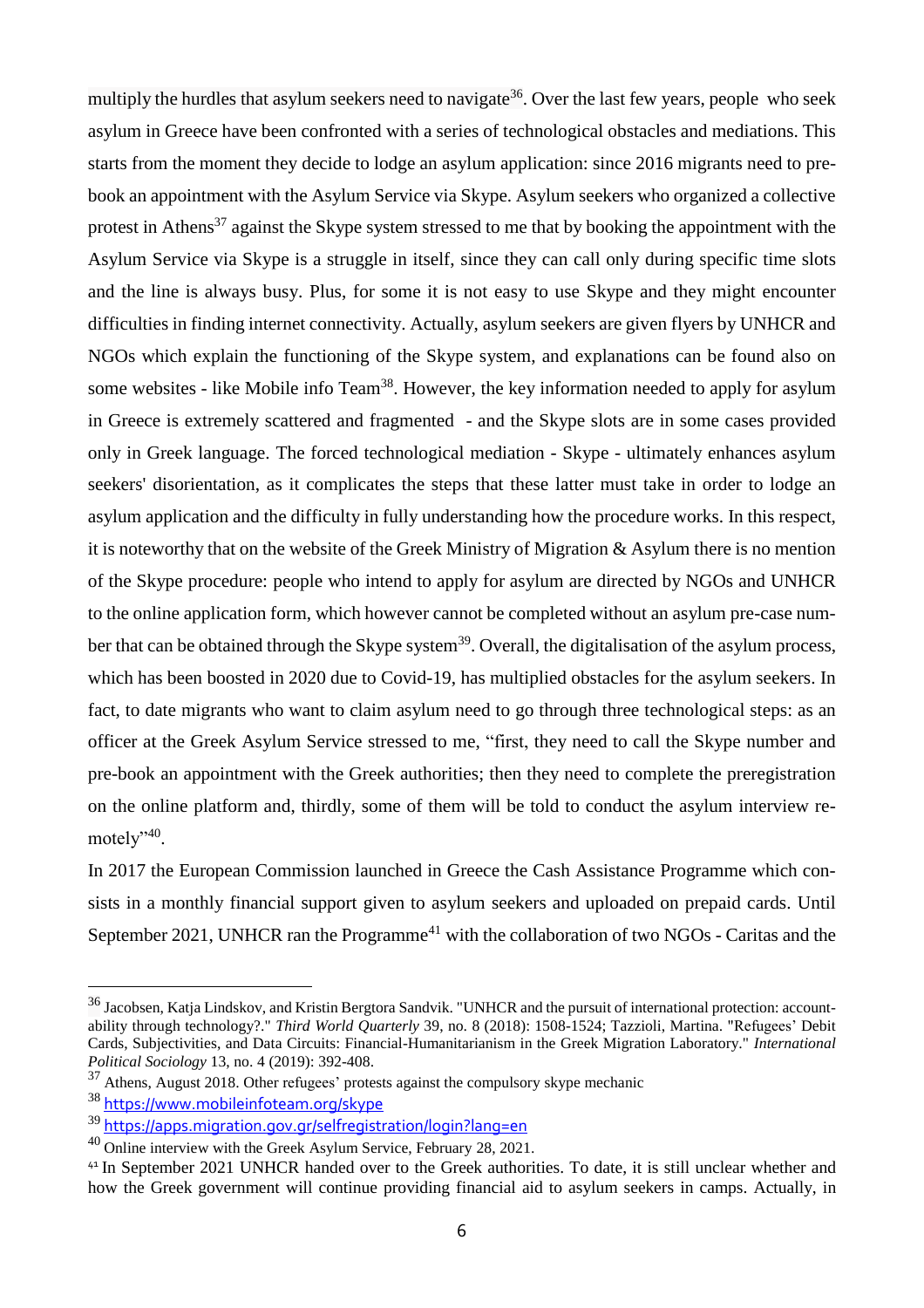International Federation of the Red Cross - and Prepaid Financial Services is the financial provider, which is based in the UK. In migration and refugee studies literature, scholars have scrutinised the modes of control and value extraction which stem from the use of digital technologies in refugee camps<sup>42</sup>, and some have aptly pointed to asylum seekers' destitution associated to cashless economies<sup>43</sup>. For instance, Kate Coddington has shown that Cash Assistance Programmes are part of broader state financial tactics which "have become key mechanisms in disciplining migrant populations"<sup>44</sup>. Here I am interested in exploring how the use of digital intermediations in refugee camps supports and enhances modes of governing through disorientation. These latter mainly depend on the highly scattered and fragmented knowledges of the techno-bureaucratic conundrums that migrants must navigate in order to get access to the asylum procedure and to humanitarian and financial support.

Unlike the Skype system, which is a clear-cut obstacle to migrants who want to claim asylum, the Cash Assistance Programme is conceived as a mechanism for providing financial and humanitarian support. Nevertheless, in order to access the financial support and to use the prepaid cards, asylum seekers are obliged to mediate their interaction with humanitarian actors via apps (Viber, Whatsapp) and need to comply with spatial restrictions<sup>45</sup> living in the accommodations provided by the Greek authorities or by the UNHCR<sup>46</sup>. To get the monthly top up, asylum seekers as "card beneficiaries"<sup>47</sup> need to pass a monthly verification check, during which UNHCR and NGOs officers verify that they are still eligible for the financial support. The verification procedure differs from site to site, and in particular from the mainland to the islands. On the islands, asylum seekers have to queue outside the UNHCR offices on a scheduled day and reporting any change regarding their personal situation - for instance, regarding family members or if they found a job<sup>48</sup> - and the legal status. With the outbreak of Covid-19 UNHCR has cut down the verification procedure on the Greek islands from a monthly

Australia⋆." *Geographical Review* 109.4 (2019): 531.

October 2021, on the basis of a ministerial decision, the Greek authorities have left without food provisions and financial support both those who have been granted refugee status and those whose asylum application has been rejected.

<sup>42</sup> Cheesman, M. (2020). Self-Sovereignty for Refugees? The Contested Horizons of Digital Identity. *Geopolitics*, 1-26; Tazzioli, Martina. "Extract, Datafy and Disrupt: Refugees' Subjectivities between Data Abundance and Data Disregard." *Geopolitics* (2020): 1-19.

<sup>&</sup>lt;sup>43</sup> Coddington, Kate, Deirdre Conlon, and Lauren L. Martin. "Destitution Economies: Circuits of Value in Asylum, Refugee, and Migration Control." *Annals of the American Association of Geographers* (2020): 1-20; see also Zimmermann, Susan. "Why seek asylum? The roles of integration and financial support." *International migration* 48.1 (2010): 199-231. <sup>44</sup>Coddington, Kate. "The slow violence of life without cash: borders, state restrictions, and exclusion in the UK and

<sup>&</sup>lt;sup>45</sup>Tazzioli, Martina. Refugees' Debit Cards, Subjectivities, and Data Circuits: Financial-Humanitarianism in the Greek Migration Laboratory. *International Political Sociology*, *13.* 4 (2019): 392-408.

<sup>&</sup>lt;sup>46</sup> However, since 2019 the asylum seekers who are on the mainland can also live autonomously, in apartments they rent, provided that they are able to show an official rent contract.

<sup>&</sup>lt;sup>47</sup> Designation used by the UNHCR in official documents as well as on the ground.

<sup>&</sup>lt;sup>48</sup> Indeed, those who receive a salary are excluded from the Program.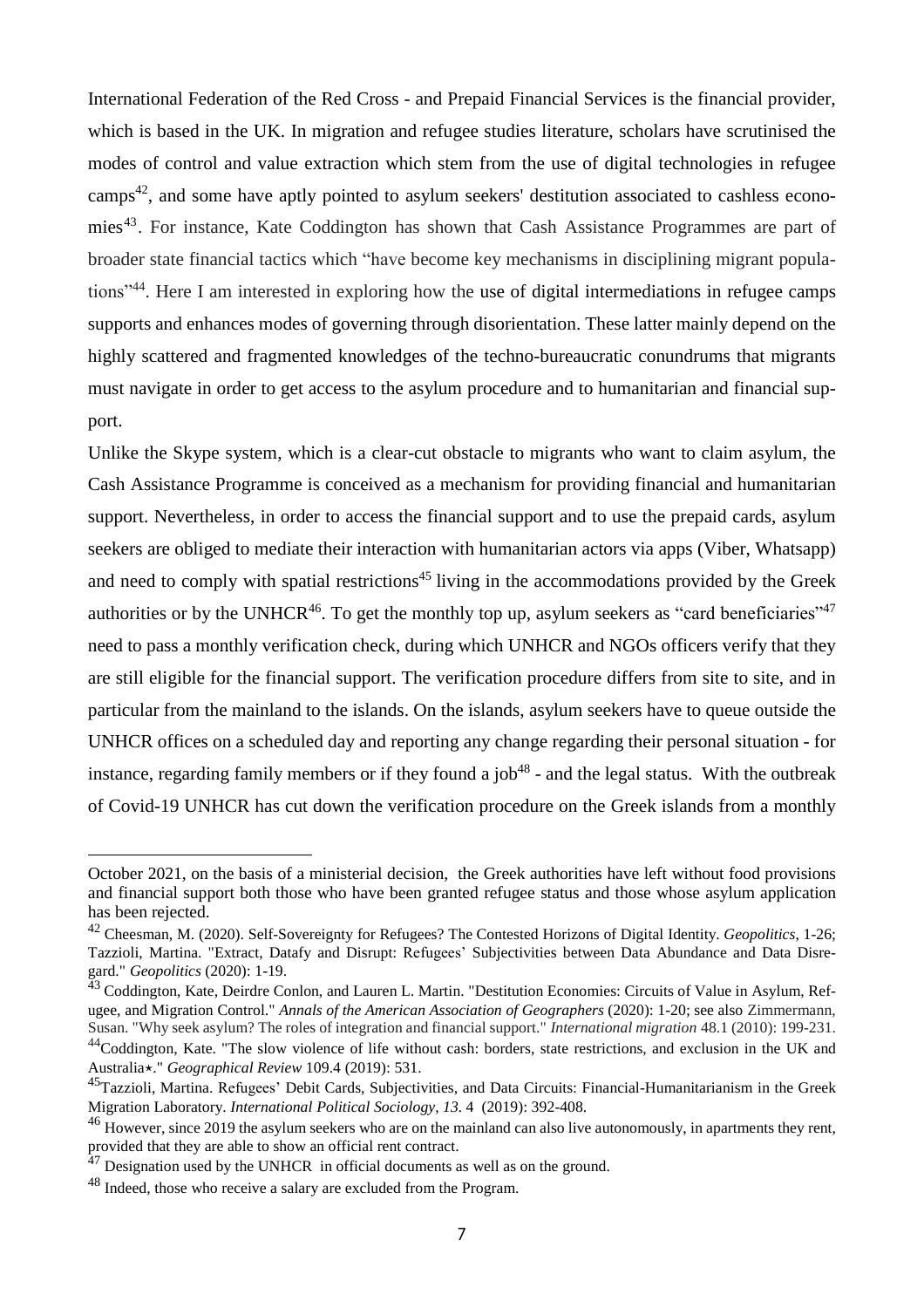basis to one verification every three months "in order to avoid unnecessary physical contact with card beneficiaries"<sup>49</sup>. Nevertheless, far from introducing technological innovations to facilitate the access to cash and communication with humanitarian actors, UNHCR has slowed down its activity inside the hotspot of Moria, in Lesvos. If on the one hand "now many technical card glitches can be solved from remote", on the other the main ways that humanitarian actors and authorities started to use in Moria in  $2020^{50}$  to inform asylum seekers about the verification are the megaphone and word of mouth inside the hotspot: "indeed, we realised that many change sim card very often, so texts are not very efficient system of communication; and the refugee population is too big by now to reach them all individually"<sup>51</sup>.

On the mainland asylum seekers are confronted with a series of technological obstacles in order to fully use their debit cards and to receive the monthly recharge. First, if they have a technical problem with the card or delays in getting the monthly amount, they can communicate with the NGOs exclusively by sending texts via Viber. "actually we also have a phone number they can call, and that we have written on the information sheet" an NGO officer told me in Athens "but they waste their time if they call, as we are too busy to answer, so Viber chats is the only effective way for reaching  $us''^{52}$ . Second, asylum seekers are informed via text only few days before the monthly verification takes place, and only on the same day they receive a second text with the location where they should go as this changes every month to prevent that asylum seekers could gather outside or organise protests. Hence, as I could observe while I was witnessing the card verification procedure in Athens during my fieldwork and interviewing some card beneficiaries there<sup>53</sup>, the compulsory technological mediations between card beneficiaries and humanitarian actors enhances the epistemic disorienting that asylum seekers experience. Both the UNHCR and the two NGOs distribute flyers to asylum seekers to inform them about the procedure to follow; and, nonetheless, the many techno-bureacratic steps to comply with are unevenly altered over time, adapted to local emergencies and tailored for preventing asylum seekers from dodging the rules:

"We know how the system overall works" a Syrian asylum seeker in Athens told me: "those who just arrived in Greece might not know or some might know less than others but we managed to get the key information, also thanks to word of mouth among us. However, this information is quite useless,

<sup>49</sup> Interview with UNHCR coordinator, Lesvos, August 24, 2020.

 $50$  The information related to 2020 concerns the period of time before the fire that destroyed the hotspot on September 8, 2020.

<sup>51</sup> Interview with a UNHCR officer, Lesvos, August 24, 2020.

<sup>52</sup> Interview with Caritas, Athens, July 18, 2019

<sup>&</sup>lt;sup>53</sup> I had the opportunity to assist to card distribution and monthly verification procedure at the Caritas office in Athens in August 2018, April 2019 and July 2019. I got the authorization from Caritas which is a partner of UNHCR in the Cash Assistance Program.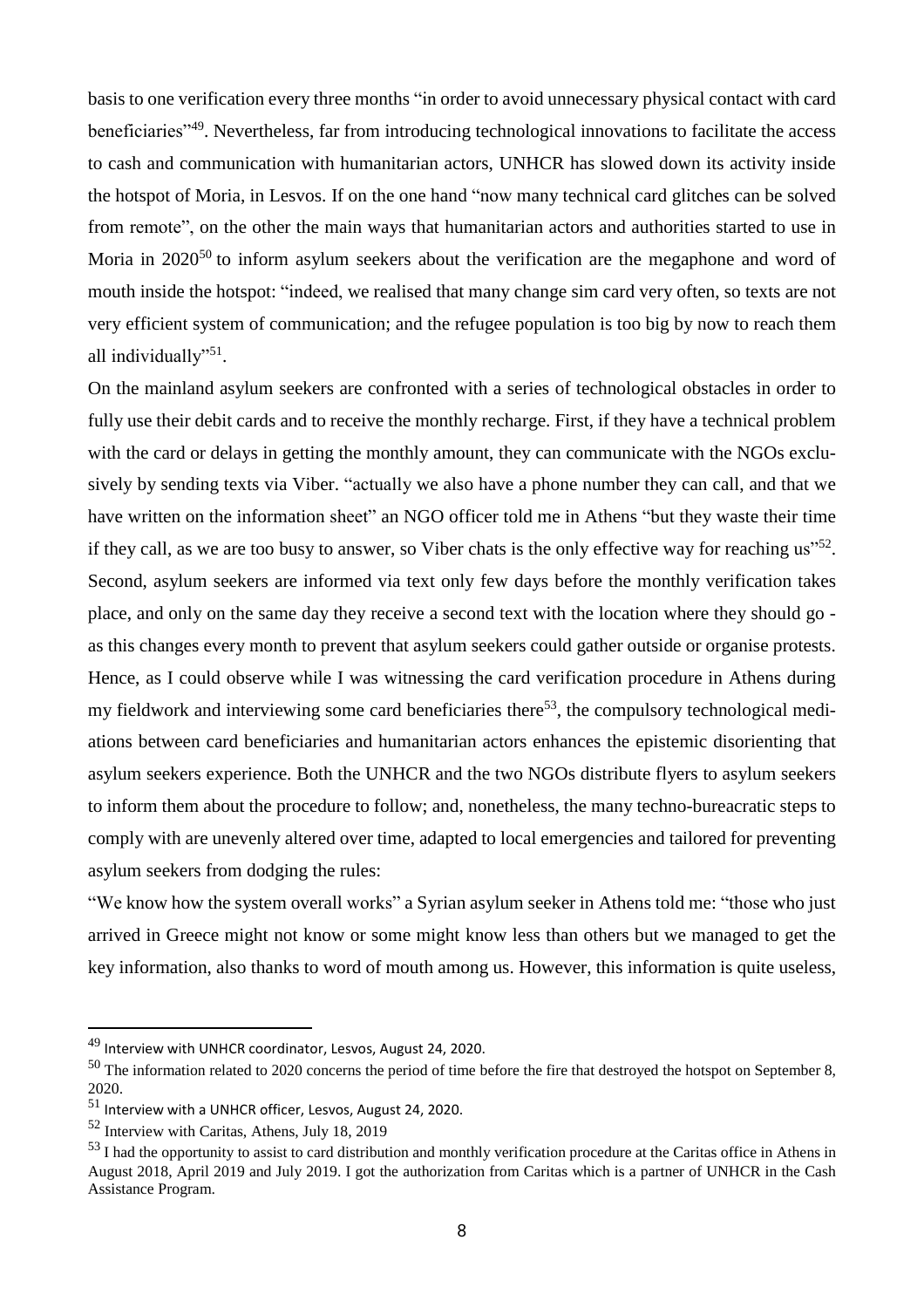as we are often wrong-footed; there is always a new step introduced or a small exception or some change which is communicated only at a late stage. Other times, you know how it works, but then you also know that in reality things go differently"<sup>54</sup>.

The perception of being wrong-footed is widespread among asylum seekers: they know that next time they will need to follow the procedure or interact with humanitarian actors to solve technical problems on their card, things will work differently from the last time. Lesvos, July 25 2019: asylum seekers were queuing inside Pikpa camp<sup>55</sup> waiting for the monthly verification procedure. A UNHCR officer was updating on an I-Pad the personal data of every card beneficiary, noting down changes in their legal or job status or in the number of family members. Two Pakistani asylum seekers came out from the registration office remarking: "we have been told that there is a problem with our monthly payment, we asked why but they did not provide any explanation; they said that we need to go tomorrow to Moria camp and speak with other people from the UNHCR". When I met them the day after, they were trying to find someone who could explain them what happened: "in Moria they told us that we are out of the Cash Program, we are no longer eligible; but why?". According to a law enforced in 2019, asylum seekers are excluded from both the accommodation and from the cash assistance one month after they receive the final outcome on their asylum application. However, the information that asylum seekers receive about such a recent change is ultimately not helpful for them understand what will happen concretely: indeed, in an uneven way, some card beneficiaries are not informed at all; some others know about the new procedure but they don't know when the UNHCR will actually stop giving them the financial support. As I have been told by both NGOs and refugees, there are card beneficiaries who keep receiving the monthly payment despite having refugee status, while others have been taken out of the system.

Asylum seekers are intermittently informed about the changes that take place in the Cash Card Program, in the accommodation system scheme (ESTIA) and in the asylum procedures. That is, modes of governing through disorientation do not depend on secrecy nor on full concealment and production of ignorance but, rather, on fragmented and dispersed knowledges. Indeed, although some asylum seekers are aware of the rules to follow, the actual functioning of the asylum system depends on a series of discrepancies, leeway of manoeuvre and small exceptions that are used by humanitarian actors for adjusting it on the basis of the local context and temporal deadlines. In addition to that, even if asylum seekers know the single steps to take, they might not know how one is connected to

<sup>54</sup> Interview with M. an Iranian asylum seeker, Athens, April 28, 2019.

<sup>55</sup> Pikpa is a camp on the Greek island of Lesvos that hosts vulnerable asylum seekers as well as those who had been denied of the international protection by the Greek authorities. The camp is run by the Greek association Pikpa.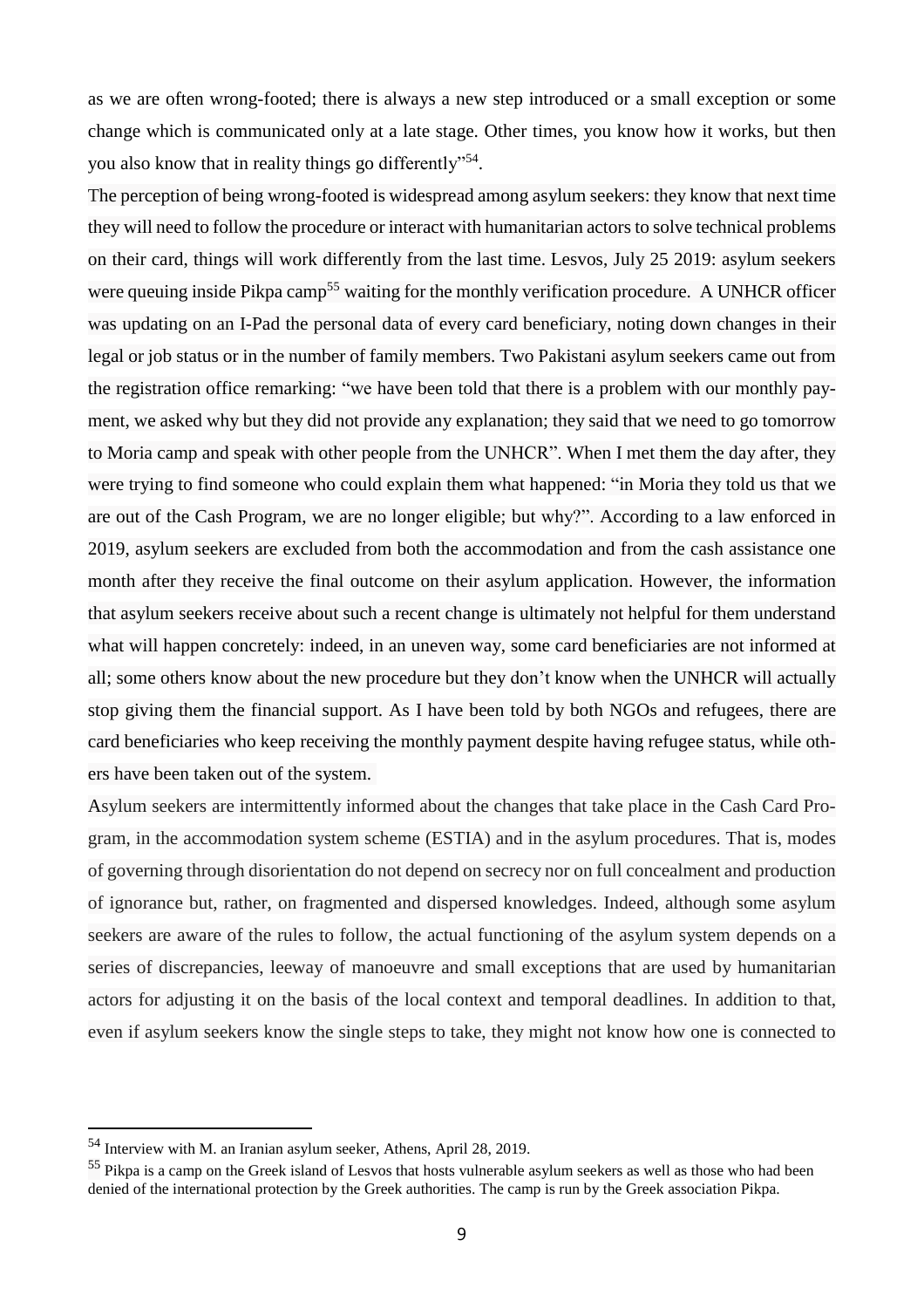the other – for instance, card beneficiaries they are informed about the monthly verification only few days before, but they must have a phone and their number should remain the same.

Methodologically, I contend, a critical analysis of the fragmented knowledges that asylum seekers are confronted with, and of disorientation as a political technology of governmentality involves shifting away from questions about state's linear intentionality<sup>56</sup>. Indeed, the different actors involved in refugee governmentality - state authorities, international agencies, NGOs - do often have different or conflicting positions among them; and thus, we cannot find a linear strategy at play in disorienting asylum seekers . Therefore, in the place of questioning states' intentionality to actually deceive asylum seekers, the attention can be shifted towards an analysis of the politics of containment enforced in order to prevent migrants from accessing rights, financial support and protection. In fact, the boundaries between states' intentionality or non-intentionality are often quite blurred - due to the coexistence of an active migration deterrence politics and actors with conflicting interests. Ultimately, raising the question of state's intentionality means assuming that there is something like a homogenous or dominant governmental rationale at play. Certainly, as long as subjects "remain ignorant, they cannot be expected to act<sup>357</sup>; hence, the recursive disorientation partially hampers asylum seekers from protesting. The exclusion from the asylum system appears to them as the outcome of a nebulous and complicated bureaucracy.

Forced technological mediations had been officially implemented for streamlining the communication with asylum seekers and for avoiding discriminatory treatment. Yet, in practice, they are turned into hurdles for the asylum seekers. Viber is one of the apps which gained most traction in Greece: when the Cash Assistance Programme was launched, Viber became the main digital channel for asylum seekers for being in touch with the UNHCR and with the NGOs that were working on the Programme. In fact, as part of the Cash Assistance Programme, which consists in a monthly financial support uploaded on prepaid cards, asylum seekers could contact humanitarian actors only via Viber - and for a short period Whatsapp too - if they had any technical issue with their card. As some refugees stressed to me, it is not easy to download and use Viber if you don't have data on your mobile phone and if you are not familiar with that app.

#### **Disorienting refugees:**

 $\overline{a}$ 

The forced technological intermediations and the fragmented **k**nowledges about the asylum procedures exhausted asylum seekers and generate widespread disorientation on them, ending up in hindering their access to rights and humanitarian support. Athens, July 20, 2019: outside the building

<sup>56</sup> Oesch, "The refugee camp as a space of multiple ambiguities and subjectivities".

<sup>&</sup>lt;sup>57</sup> Stel, Nora. "The agnotology of eviction in South Lebanon's Palestinian gatherings: How institutional ambiguity and deliberate ignorance shape sensitive spaces". *Antipode*, *48.*5. (2016): 1400-1419 (p. 1409).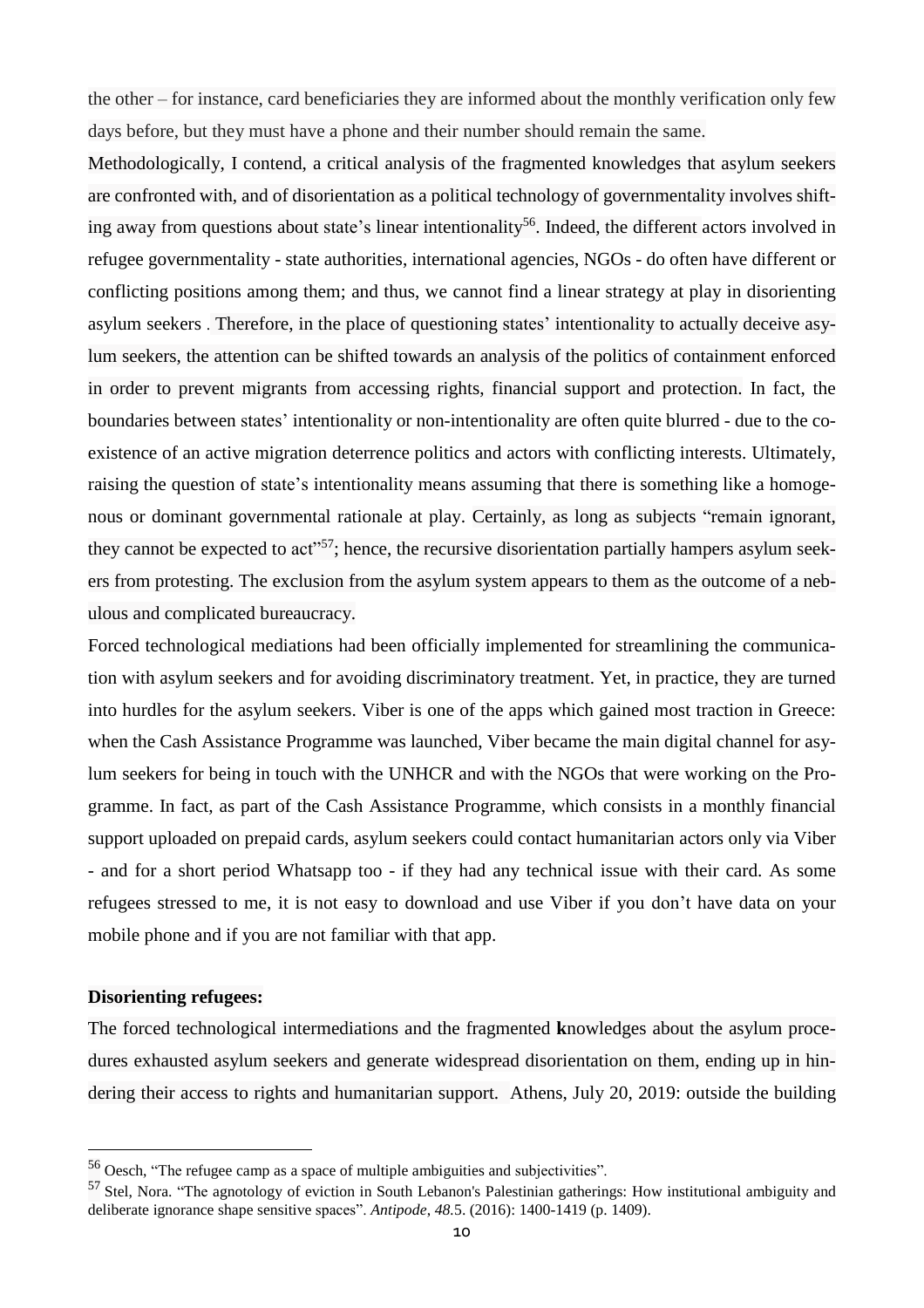where the NGO Caritas conducts the monthly verification procedure, around 200 people were queuing and waiting to get their payment renewal. Some asylum seekers were complaining that they have not been receiving the monthly support over the last three months. While I was there conducting my fieldwork, an Eritrean couple asked me if I could explain to the officers from the NGO Caritas that they had not received their first monthly payment yet: "if you tell the NGO, maybe they will believe you; they said that we need to follow the procedure and wait. We have followed it, but with no success". After discussing with two Caritas officers, I was informed that the two Eritreans were temporarily excluded as they could not prove their home address, and after that the UNHCR called them and they did not answer the phone. The reason of the exclusion was not deliberately concealed to the two asylum seekers; rather, it was the outcome of rules and criteria that are vaguely defined and that are subjected to temporal borders, that is, to deadlines that asylum seekers need to comply with.

In some cases, it is the cumulative effect of few consecutive non-compliances that lead to the exclusion of asylum seekers from the Programme, according to a sort of punitive logics: the two asylum seekers in question did not answer the phone call they received from UNHCR, and they did not bring their house contract. Actually, asylum seekers' disorientation is not only the outcome exclusively of the technological intermediations they need to navigate but, more widely, of the functioning of the asylum system as such. This emerges blatantly in the Greek context, where the asylum procedure has been changing a lot over the last few years and is characterised by a series of temporal borders that hamper asylum seekers from appealing against rejection as well as from getting access to rights and services. Thus, people seeking asylum are often unable to find out how to proceed, how quickly they should do it, and how they could do it without being addressed as deceitful subjects. The most recent reform of the Greek asylum law was enforced in January 2020: the new measures not only have further hindered the access to the asylum, they also boosted asylum seekers' disorientation. As a lawyer from the NGO HIAS told me in Lesvos, "the Greek refugee system is a kind of minefield that people seeking asylum need to navigate; and it is predicated on a punitive logic that craft asylum seekers as individuals who want to fool the system"<sup>58</sup>.

According to the new law, asylum applications can be rejected on the basis of the "implicit withdrawal" on the part of the applicants. This means, as lawyers interpret it, that asylum seekers might be denied of the refugee status as they are deemed not to cooperate enough with the authorities - for instance, if they refuse to be relocated somewhere else in Greece, if they miss the asylum interview or if they fail to renew their asylum cards online, as they are requested to do since the outbreak of

 $58$  Interview with E., a lawyer of the organisation HIAS in Lesvos, August 24, 2020.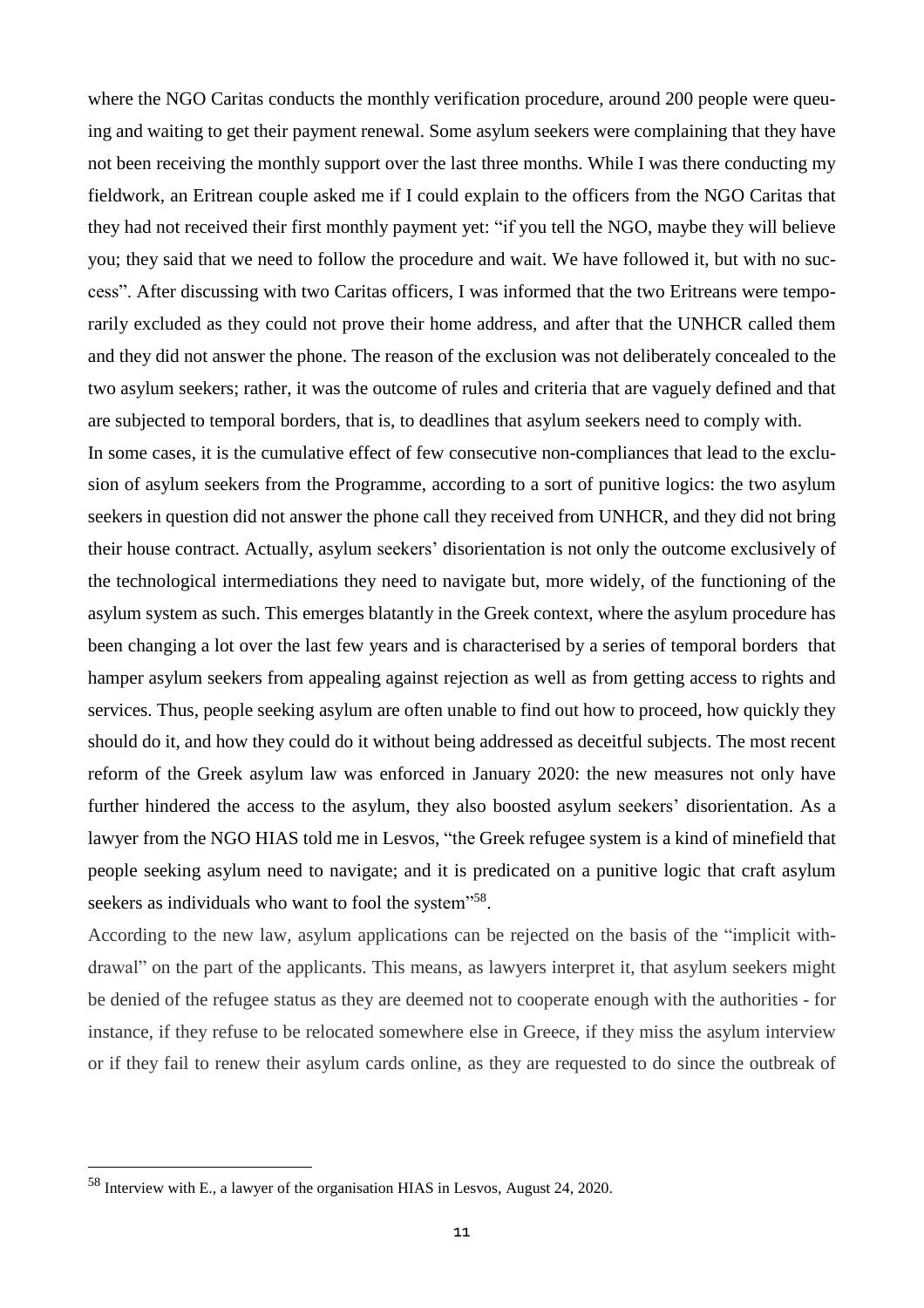Covid-19<sup>59</sup>. The "failure to comply with the obligation to cooperate with the competent authorities [...] in particular non-communication with the authorities and non-cooperation in the establishment of the necessary elements of the claim"<sup>60</sup> are considered in the Greek asylum law sufficient elements for considering an asylum application unfounded.

The Greek Asylum Service contends that asylum seekers do not want to appeal against their rejection, "but actually it is because they don't know how to do it; even for lawyers it is an extremely complicate procedure to understand and even if asylum seekers know how it works, cannot comply with the rules"<sup>61</sup>. Indeed, asylum seekers are expected to go to the tribunal in Athens to finalise their appeal against asylum rejection; and yet, those who are on the islands are subject to geographical restrictions that came into force in March 2016 with the signature of the EU-Turkey Deal<sup>62</sup>, and therefore de facto they cannot comply with the law, unless they manage to get a justification paper from local authorities that. Thus, the fragmented and scattered knowledges of the asylum procedures and the discrediting of the asylum seekers as deceitful subjects are mutually intertwined and contribute to illegalise and preventively exclude many from getting the refugee status.

As part of the new law, temporal borders were enforced differentially, on the basis of migrants' arrivals date: the asylum procedure of those who arrived before January 2020 had been kept on hold, while migrants who entered the country in 2020 are processed under an accelerated procedure that, de facto, means it is very likely their asylum claim will be rejected<sup>63</sup>. Indeed, as part of the accelerated procedure asylum applications are processed in the span of few days, without leaving time to asylum seekers to prepare for it. These uneven temporal borders can be hardly grasped by the asylum seekers: those who have been waiting for months on the Greek islands do not understand why others who arrived later had been prioritised. In fact, the accelerated temporality of asylum procedures and the scattered knowledges about the temporal borders of the asylum system enhance migrants' disorientation <sup>64</sup> .

<sup>59</sup> HIAS, "Observations on the implementation of law 4636/2019 on international protection and other provisions at the Hotspot of ". Report written in May 2020 by the following NGOs; RSA, HIAS, Legal Center Lesvos, Praxsis and European Lawyers Lesvos.

 $^{60}$  Article 78 of the Greek International Protection Pact (IPA), enforced in January 2020. [https://www.asylumineu](https://www.asylumineurope.org/reports/country/greece/annex-i-transposition-ceas-national-legislation?fbclid=IwAR3Zl99pB6Acudb0iZG_4NYi293aVasTzd4Rfx8IyaaI3W4NAGFuDT5C3ME)[rope.org/reports/country/greece/annex-i-transposition-ceas-national-legisla-](https://www.asylumineurope.org/reports/country/greece/annex-i-transposition-ceas-national-legislation?fbclid=IwAR3Zl99pB6Acudb0iZG_4NYi293aVasTzd4Rfx8IyaaI3W4NAGFuDT5C3ME)

[tion?fbclid=IwAR3Zl99pB6Acudb0iZG\\_4NYi293aVasTzd4Rfx8IyaaI3W4NAGFuDT5C3ME](https://www.asylumineurope.org/reports/country/greece/annex-i-transposition-ceas-national-legislation?fbclid=IwAR3Zl99pB6Acudb0iZG_4NYi293aVasTzd4Rfx8IyaaI3W4NAGFuDT5C3ME)

 $61$  Interview with the Legal Centre Lesbos, August 21, 2020.

 $^{62}$  EU-Turkey Deal (2016): [https://www.europarl.europa.eu/legislative-train/theme-towards-a-new-policy-on-migra](https://www.europarl.europa.eu/legislative-train/theme-towards-a-new-policy-on-migration/file-eu-turkey-statement-action-plan)[tion/file-eu-turkey-statement-action-plan](https://www.europarl.europa.eu/legislative-train/theme-towards-a-new-policy-on-migration/file-eu-turkey-statement-action-plan)

 $63$  Oxfam, "Diminished, derogated, denied. How the right to asylum in Greece is undermined by the lack of EU responsibility sharing" (2020). Available at: [https://oxfamilibrary.openrepository.com/bitstream/handle/10546/621011/bp-di](https://oxfamilibrary.openrepository.com/bitstream/handle/10546/621011/bp-diminished-derogated-denied-greece-refugees-020720-en.pdf?fbclid=IwAR32PJ4ooBixZCE_RnLDZuyM2btsNl3n9ruvXrbbkQlGWDsDwhPZGDM5zvY)[minished-derogated-denied-greece-refugees-020720](https://oxfamilibrary.openrepository.com/bitstream/handle/10546/621011/bp-diminished-derogated-denied-greece-refugees-020720-en.pdf?fbclid=IwAR32PJ4ooBixZCE_RnLDZuyM2btsNl3n9ruvXrbbkQlGWDsDwhPZGDM5zvY) [en.pdf?fbclid=IwAR32PJ4ooBixZCE\\_RnLDZuyM2btsNl3n9ruvXrbbkQlGWDsDwhPZGDM5zvY](https://oxfamilibrary.openrepository.com/bitstream/handle/10546/621011/bp-diminished-derogated-denied-greece-refugees-020720-en.pdf?fbclid=IwAR32PJ4ooBixZCE_RnLDZuyM2btsNl3n9ruvXrbbkQlGWDsDwhPZGDM5zvY) (last access, Octo-

ber 7, 2020).

<sup>64</sup> De Genova, Nicholas et al. "Europe/crisis: New keywords of 'the crisis' in and of 'Europe'." *Near Futures Online* 1 (2016): 1-16.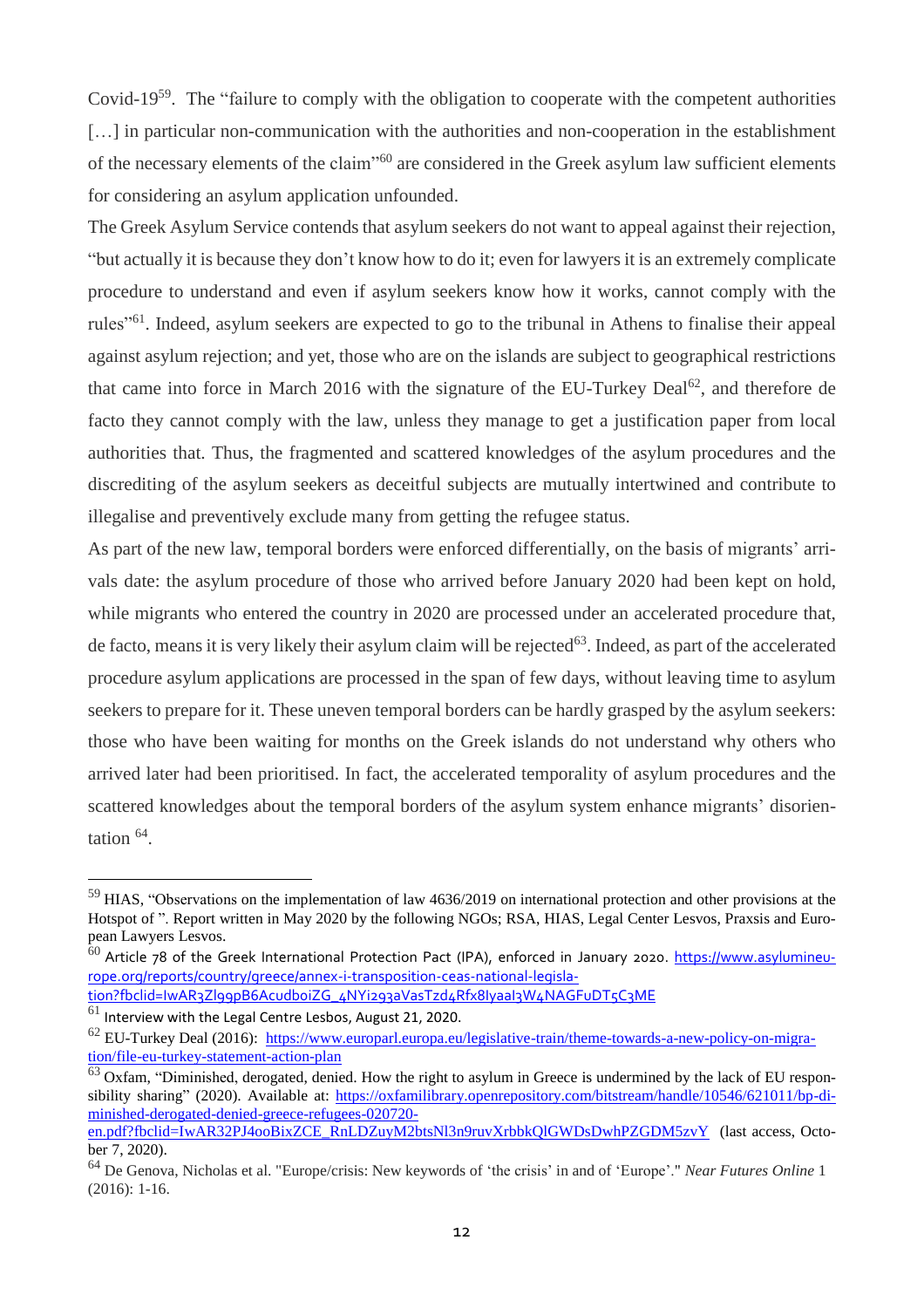As a result of the multiple legal obstructions as well as of the fragmented knowledges, many loose the possibility of appealing against first instance rejection, due to the illegible and constantly changing bureaucratic steps they need to take and the uneven temporal borders. Struggles over knowledge and non-knowledge have tangible effects on migrants' lives at different moments of their journeys. Migrants are repeatedly disoriented due to frantic changes in laws and criteria, as well as due to the difficulty in finding out information. In migration scholarship, the question of knowledge has been analysed by assessing how asylum seekers are poorly informed<sup>65</sup> and the strategic ignorance used by street-level bureaucrats<sup>66</sup>. Actually, more than being secret or removed and concealed from refugees, the knowledge about the rules and criteria of the asylum regime is communicated to them in a partial and fragmented way; and sometimes they know rules which are not up to date<sup>67</sup>.

Asylum seekers do not only need to be aware of the criteria and changing rules; indeed, the knowledge of the criteria might turn out to be not-actionable and relatively useless as long as migrants are turned by states into deceitful subjects and, thus, appear as individuals who, if they know the rules, cannot but lie. Few days after the burning of the Moria hotspot in Lesvos on September 8, 2020, the Greek Ministry of Migration and Asylum launched "Migration Greece Info"<sup>68</sup>, a Viber community through which asylum seekers receive updates on different matters - such as relocation, asylum applications and temporary closure of the asylum office. The community chat has also been used for warning asylum seekers from being in touch with NGOs and blackmailing those who refused to enter the new camp in Lesvos: "the Greek state guarantees your security. Do not believe anyone else. Your life is safe only in the new camp […] From today on, water and food supplies will only be available inside the camp"<sup>69</sup>. In practice, more than facilitating access to protection and rights, the app is used for intimidating asylum seekers and communicating a series of restrictions regarding mobility, humanitarian support and services. That is, the logics behind this is that asylum seekers should exclusively rely on information that come from the Viber community chat, although this might not be accessible to many.

 $<sup>65</sup>$ Pinelli, Barbara. "After the landing: Moral control and surveillance in Italy's asylum seeker camps (Respond to this</sup> article at https://www. therai. org. uk/publications/anthropology-today/debate)." *Anthropology today* 31.2 (2015): 12-14.

<sup>&</sup>lt;sup>66</sup>Alpes, Maybritt Jill, and Alexis Spire. "Dealing with law in migration control: The powers of street-level bureaucrats at French consulates." *Social & Legal Studies* 23.2 (2014): 261-274; Eule, Tobias G., Lisa M. Borrelli, Annika Lindberg, and Anna Wyss. "Migrants Before the Law." *Contested Migration Control in Europe. Cham: Springer International Publishing* (2019).

 $67$  I include here both the knowledge of refugees' rights, and the knowledge of bureaucratic procedures but also of the eligibility criteria to get cash card or other forms of financial support, as well as the ways in which it functions. In a nutshell, it refers to the knowledge about how to navigate the asylum system - both to lodge an asylum claim and to get access to rights and support.

<sup>68</sup> [https://invite.viber.com/?g2=AQBwbnVKr3AU-](https://invite.viber.com/?g2=AQBwbnVKr3AUHUv7i1F8blVpQ6t6fqUHHHqTaIVCMvoPy3ty6b4DM6Lio%252525252525252BryaTS0&lang=en)

[HUv7i1F8blVpQ6t6fqUHHHqTaIVCMvoPy3ty6b4DM6Lio%2BryaTS0&lang=en](https://invite.viber.com/?g2=AQBwbnVKr3AUHUv7i1F8blVpQ6t6fqUHHHqTaIVCMvoPy3ty6b4DM6Lio%252525252525252BryaTS0&lang=en)

 $69$  Viber chat sent to the asylum seekers in Lesvos on September 29, 2020.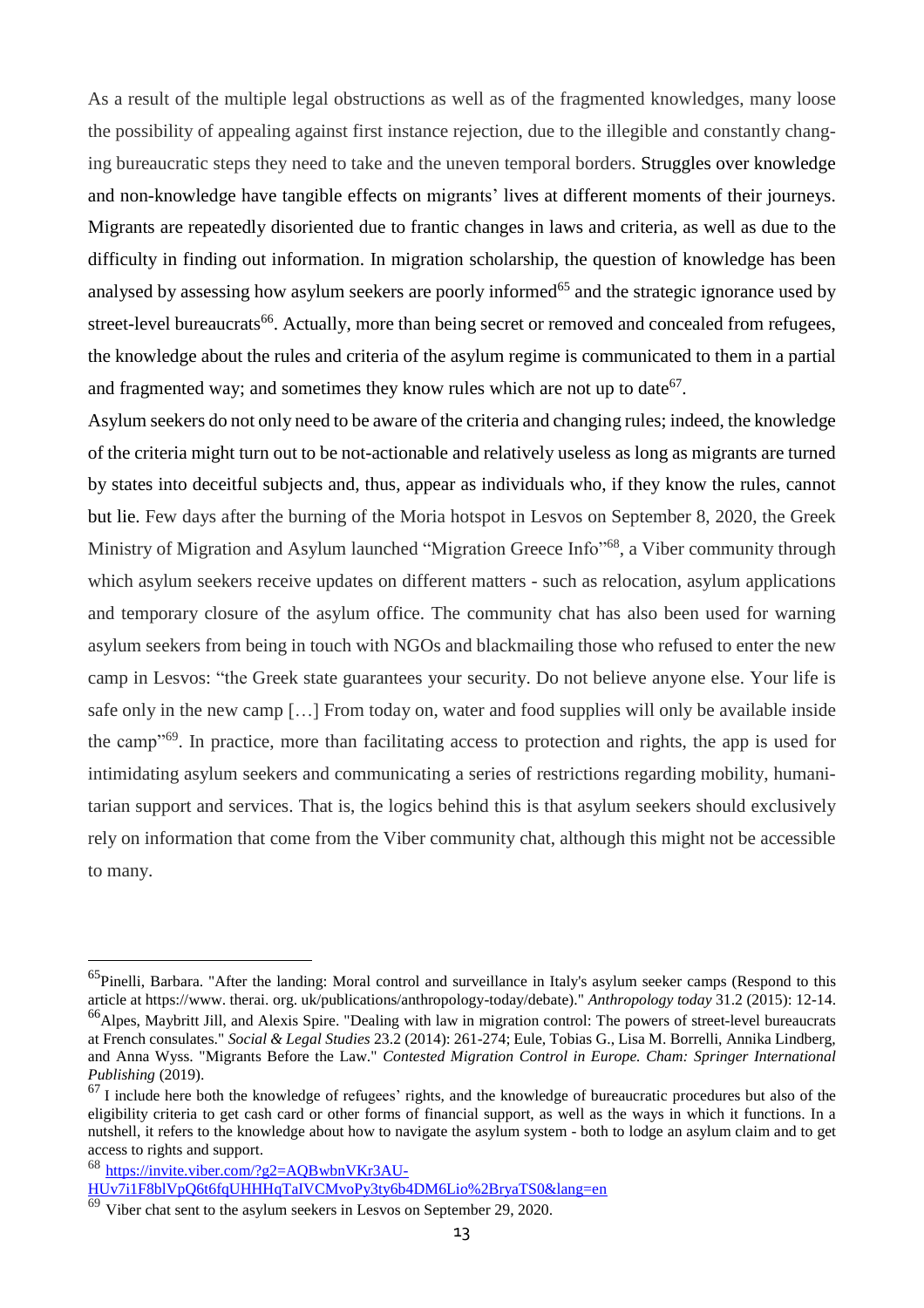Hence, more than just a matter of knowing, it is a question for them to comply with a panoply of technological and bureaucratic steps and, as I will show in the next section, of not being discredited and racialised as deceitful knowers. Arguing this might appear as counter-intuitive, if we consider the many flyers and informative documents that migrants receive from humanitarian actors, local NGOs and state authorities. Soon after landing in Greece or in Italy, migrants are identified in the hotspots or are hosted in a reception centres where they receive basic information – either from UN-HCR or from the state authorities – about the asylum procedure. Nevertheless, this is not the case everywhere, and there are places where migrants know very little about the procedures they need to go through, about the European laws, such as the Dublin Regulation, as well as about the rights they are entitled to. And yet, the disorientation experienced by migrants that I discuss here does not concern the amount of information nor the transparency of the procedures per se. Thus, it is not in positivist terms of "more knowledge" that the politics of disorientation can be countered. Refugees are indeed often overwhelmed by the fragmented and dispersed knowledge and information they have to put together, to assemble. Furthermore, even if the whole puzzle of dispersed knowledge is composed, this is only at times sufficient to access financial and humanitarian support. The widespread disorientation that asylum seekers experience should be situated in a broader politics of containment, apt at hampering migrants' access to asylum.

The majority of the asylum seekers I interviewed in Lesvos and in Athens did not ignore the eligibility criteria nor how the monthly verification procedure works. Nevertheless, they turned out to be disoriented because of the frantic changes in the criteria and rules and, relatedly, due to the need of assembling diverse information all together. In order to get access to the humanitarian support, asylum seekers are requested to navigate a whole chain of associations, made of technologies, bureaucratic steps and disciplinary measures. Importantly, as Lisa Marie Borrelli has pointed out "besides the general uncertainty existing in migrants' everyday life, [uncertainty] strongly produced through ignorance during bureaucratic encounters"<sup>70</sup>. Therefore, the widespread production of uncertainty is not just a side-effect of migration governmentality but, rather, is a constitutive component of it. The governing of refugees through disorientation is less predicated upon the epistemic binary between knowledge and non-knowledge than on the combination of unpredictable changes, compulsory technological steps to take and knowledge that turns out to be pointless due to the racialization of refugees as deceitful subjects.

## **Refugees as deceitful subjects**

 $^{70}$  Borrelli, Lisa Marie. Using Ignorance as (Un) Conscious Bureaucratic Strategy, p.98.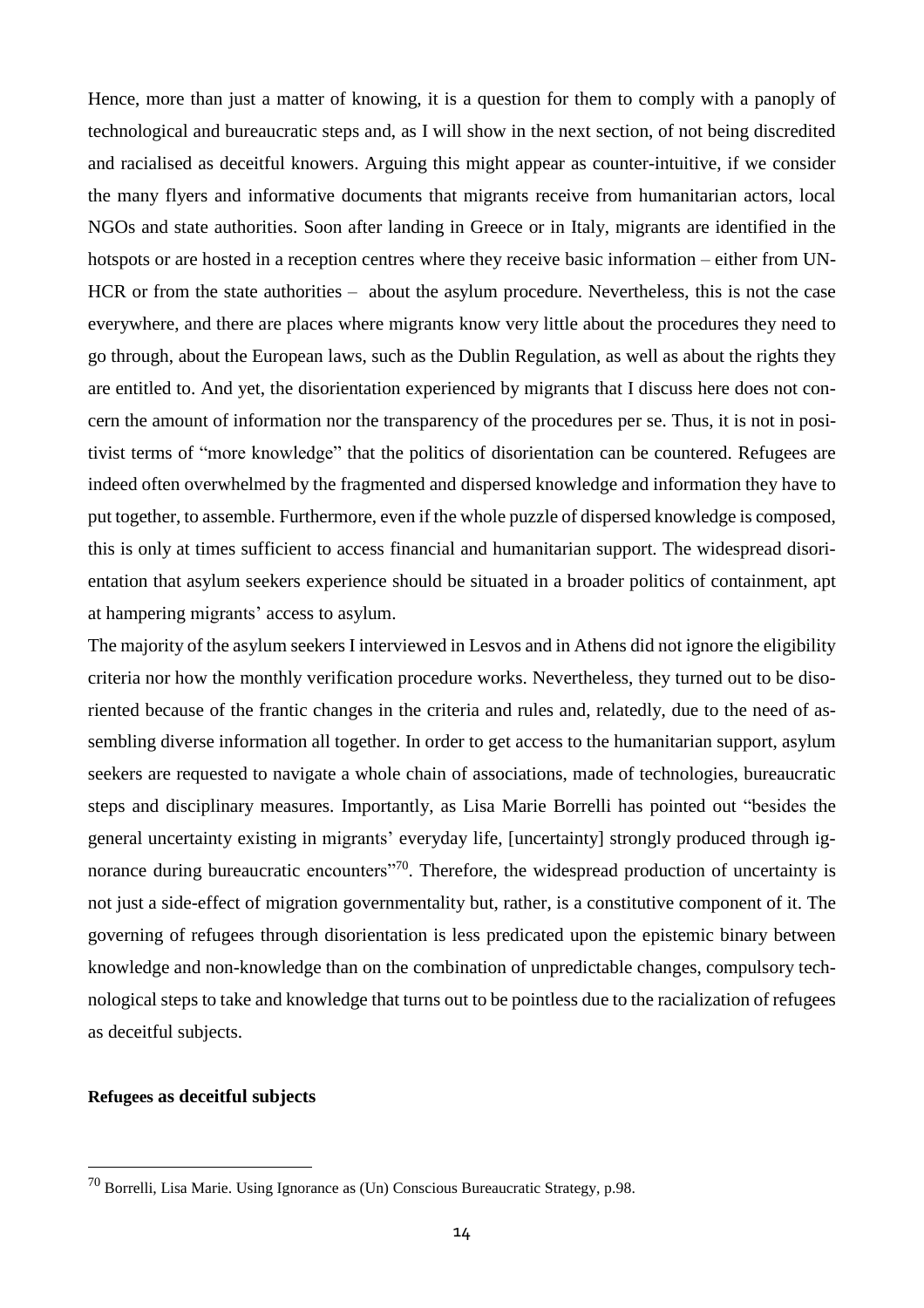In her book *Epistemic Injustice* Miranda Fricker has introduced the concept of "testimonial injustice' to designate situations in which "prejudice causes a hearer to give a deflated level of credibility"<sup>71</sup>. Testimonial injustice, Fricker contends, generates harm on the knowers and inequalities and hierarchies in the "economy of credibility". Testimonial injustice is widespread in migration governmentality, as long as migrants' speech is constantly discredited as untrue or misleading, and people who claim asylum are ultimately posited as guilty until proven otherwise<sup>72</sup>. The generalized "depreciation of the asylum seeker's word"<sup>73</sup> is a common feature of the current refugee politics. In fact, what is at stake "is not simply the removal of knowledge, the creation of "blacked-out" spaces, or the drawing of boundaries through the multiplication of categories of classified documents but, equally, the crediting or discrediting of subjects of knowledge"<sup>74</sup>. Claudia Aradau's argument echoes feminist literature that has notably highlighted racializing and power mechanisms that posit some individuals as subjects of knowledge and others as untrustworthy subjects<sup>75</sup>: these scholars have critically questioned "what kind of subject one must be in order to be (seen as) a knowing subject"<sup>76</sup>.

An insight into the use of technologies in refugee governmentality sheds light on a complementary way of discrediting asylum seekers, that consists in assuming that they always try to dodge the rules. Indeed, asylum seekers as forced techno-users are deemed to cheat the system, as long as they know these, in order to get money even if they are no longer eligible. In other words, not only refugees' speech is deemed to be untrue or misleading: also their conducts and behaviours are seen as deceitful. That is, they are racialised as subjects unable and unwilling to tell the truth<sup>77</sup> and, jointly, as deceitful conducts<sup>78</sup>. On this point it is worth recalling Frantz Fanon's analyses on the pathologisation and discrediting of the colonised subjects. In fact, as he has remarkably observed, colonised subjects are deemed to be deceitful not only for what they say, but also for their behaviours: it is the conduct itself

<sup>&</sup>lt;sup>71</sup>Fricker, Miranda Epistemic injustice: Power and the ethics of knowing. Oxford University Press, 2007 (p.1).

<sup>&</sup>lt;sup>72</sup>Beneduce, Roberto "The moral economy of lying: Subjectcraft, narrative capital, and uncertainty in the politics of asylum". *Medical Anthropology*, *34*(6), (2015) 551-571.

 $73$  Fassin, Didier, and Estelle d'Halluin. "The truth from the body: medical certificates as ultimate evidence for asylum seekers." *American anthropologist* 107.4 (2005): 597-608 (p.107).

 $^{74}$ Aradau, Claudia. "Assembling (non) knowledge, p.10

<sup>75</sup>Code, Lorraine. "Ignorance, Injustice and the Politics of Knowledge: Feminist Epistemology Now." *Australian Feminist Studies* 29.80 (2014): 148-160;Collins, Patricia Hill. "The social construction of black feminist thought." *Signs: Journal of Women in Culture and Society* 14.4 (1989): 745-773.

<sup>76</sup>Tuana, Nancy. "Feminist Epistemology: The subject of knowledge 1." In *Kidd, Ian James, José Medina, and Gaile Pohlhaus Routledge Handbook of Epistemic Injustice*. Routledge, 2017. 125-138.

 $77$  Beneduce, Roberto. "The moral economy of lying: Subjectcraft, narrative capital, and uncertainty in the politics of asylum." *Medical Anthropology* 34.6 (2015): 551-571.

<sup>78</sup> De Genova, Nicholas. "The "migrant crisis" as racial crisis: Do Black Lives Matter in Europe?." *Ethnic and Racial Studies* 41.10 (2018): 1765-1782; Tazzioli, Martina. The Making of Migration: The Biopolitics of Mobility at Europe's Borders. SAGE Publications Limited, 2019.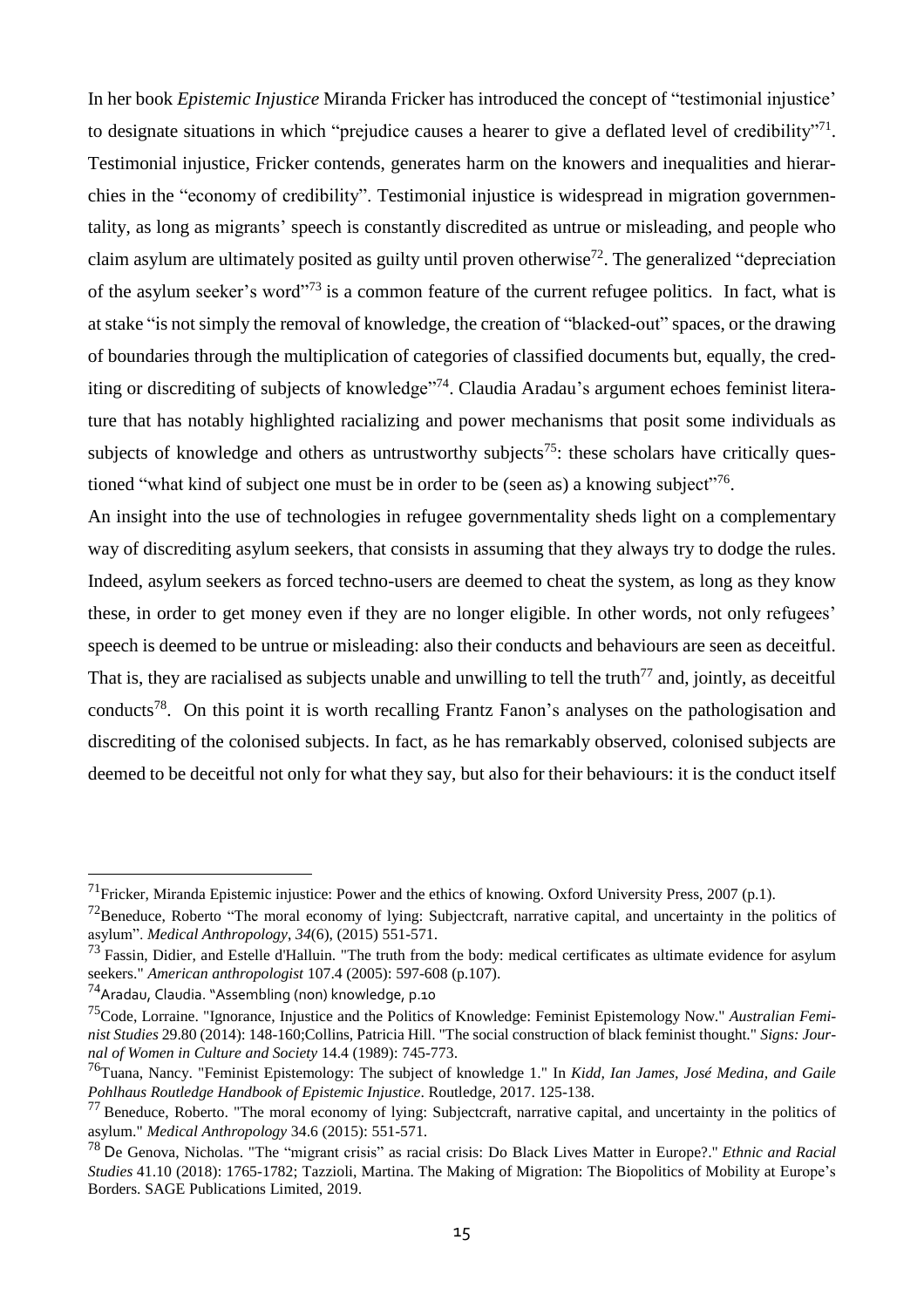of the colonised which is considered to be "inconsequential" and "insincere" (Fanon, 1964:  $10<sup>79</sup>$ . More precisely, the pain of the colonised was "judged to have no consistency, no reality. Now the North African is a-man-who-doesn't-like work. So that whatever he does will be interpreted a priori on the basis of this"<sup>80</sup>. Building on Fanon's analysis, Roberto Beneduce has stressed the economy of credibility and disbelief at play in refugee governance, arguing that "asylum-seekers' condition echoes conflicts and contradictions of the colonial situation and colonial suspicion of the colonised"<sup>81</sup>.

The substantial mistrust towards asylum seekers' conducts and behaviours is in fact widespread in the asylum regime. As a UNHCR officer remarked, "we know that many card beneficiaries try to cheat the system in order to get the monthly payment twice, for instance by moving from camp to camp and using the cards of other migrants who left the country without notifying UNHCR"<sup>82</sup>. Similarly, asylum seekers are deemed to "complain about their prepaid cards even when there are not real issues; they abuse of the Viber chat mechanism we put in place, as sometimes many just want more money and are not able to wait"<sup>83</sup>. Even if asylum seekers know how overall the Cash Assistance Program works and are updated about changes, their actions and conducts might appear as untrustworthy: that is, they are usually depicted considered by both state authorities and international organisations deceitful subjects. Asylum seekers are mistrusted as subjects who might tactically use such a knowledge to dodge the rules. Actually, an insight into the Cash Card system shows that asylum seekers are also deemed to know too much - as they are able to use the information they gather to dodge the rules. Thus, they are not only victims of "testimonial injustice" and racialised as untruthful knowers<sup>84</sup>; they are also racialised as deceitful conducts, who make an unfair use of the knowledge they have - what we can call "behavioural injustice". Indeed, this latter does something different from generating an "epistemic wrong" which affects an individual "qua knower"<sup>85</sup> and by generating an "illocutionary disablement"<sup>86</sup>. By being turned into deceitful subjects, asylum seekers are de facto

 $79$  In fact, as Fanon stresses in the text "The North African syndrome" (1952), the colonised subjects are constantly mistrusted by the doctor: "the behaviour of the North-African often causes a medical staff to have misgiving as to the reality of his illness" (Fanon, 1967: 4)

<sup>&</sup>lt;sup>80</sup>Fanon, Frantz. Black skin, white masks. Grove press, 2008; Fanon, The north African syndrome

 $^{\rm 81}$  Beneduce Roberto. "The moral economy of lying", p. 553

<sup>82</sup> Interview with UNHCR officers in Lesvos, April 23 2019.

<sup>83</sup> Interview with UNHCR in Athens, July 18, 2019

<sup>84</sup> Millbank, Jenni. "The ring of truth': A case study of credibility assessment in particular social group refugee determinations." *International Journal of Refugee Law* 21.1 (2009): 1-33.

 $85$  Fricker, Epistemic injustice, p. 44. Nor, I suggest, can the racialisation of refugees as deceitful subjects be opposed through a fight against prejudices and by gesturing towards responsible and virtuous hearers. Indeed, in the field of technohumanitarianism it is not a matter of prejudices, or of lack of reflexivity but of the fundamentally disqualified speech and conduct of the asylum seekers as suspect and as guilty until proven otherwise.

<sup>86</sup>Hornsby, Jennifer, and Rae Langton. "Free speech and illocution." *Legal Theory* 4.1 (1998): 21-37.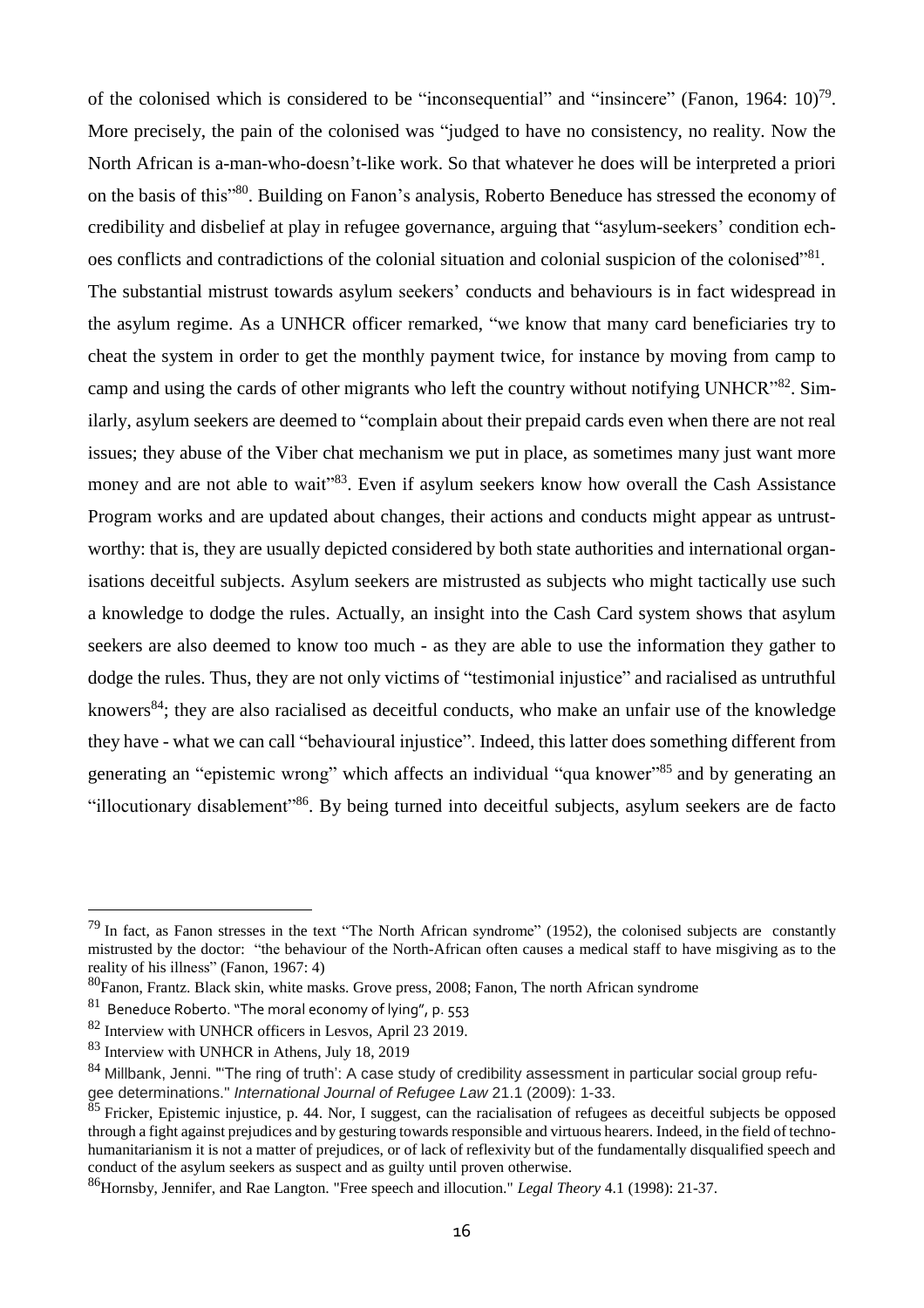obstructed in accessing humanitarian support and rights. Hence, the illocutionary disablement experienced by refugees is intertwined with a bodily disablement that is in this case mediated by digital technologies.

The racialisation of asylum seekers as subjects entrapped between the unwillingness to tell the truth and the misuse of the knowledge of the system highlights a key aspect of refugee governmentality and of the induced disorientation. It shows that it is not exclusively a matter of ignorance and lack of knowledge of the rules but, rather, of how these are actually implemented and subjected to uneven changes which are unpredictable to migrants. In fact, card beneficiaries might be even informed about how to act and, yet, be obstructed in their agency as long as their conducts are mistrusted. If on the one hand prepaid cards are presented by UNHCR as technologies that empower refugees<sup>87</sup>, on the other as technological mediations between humanitarian actors and asylum seekers they are part of a refugee system that actively hampers the access to the asylum. By being discredited and criminalised as deceitful subjects- whose speech and conduct are deemed to be unreliable - asylum seekers' knowledge is ultimately non-actionable.

Therefore, epistemic disorienting might be the result of obfuscated knowledge or partial knowledge but also of the widespread mistrust towards refugees which results into a diminished or obstructed agency, given that more knowledge - of the system - does not necessarily correspond to a more successful action. Being considered deceitful subjects, asylum seekers as card beneficiaries are demanded to constantly prove that they are not abusing the information they have to dodge the system. Ultimately, the same knowledge of the system might lead to different outcomes if this is put to work not by migrants alone but with the support of citizens; and this is not because migrants know less than locals about the Cash Assistance Programme but, rather, because the intervention of these latter is often taken into account more seriously than if migrants claim something by themselves. This is a frequent experience among asylum seekers as card beneficiaries in Greece, as many managed to obtain their delayed monthly payment only after that locals or activists intervened, most of the time by following the same procedures that migrants were requested to comply with. K. an Iranian asylum seeker I met in central Athens in summer 2019, was waiting for weeks, to get his monthly debit card recharge, and so I started sending messages via Viber to the Helpline number, and I also phoned them but without getting any answer. When I called the same number using my mobile phone someone answered after few seconds: after providing all details requested by the NGO, and complaining that K.'s payment was unfairly delayed for weeks, they confirmed the monthly recharge that K. finally received the day after.

<sup>87</sup><https://www.unhcr.org/news/stories/2019/12/5b6c40f04/cash-assistance-gives-refugees-power-choice.html>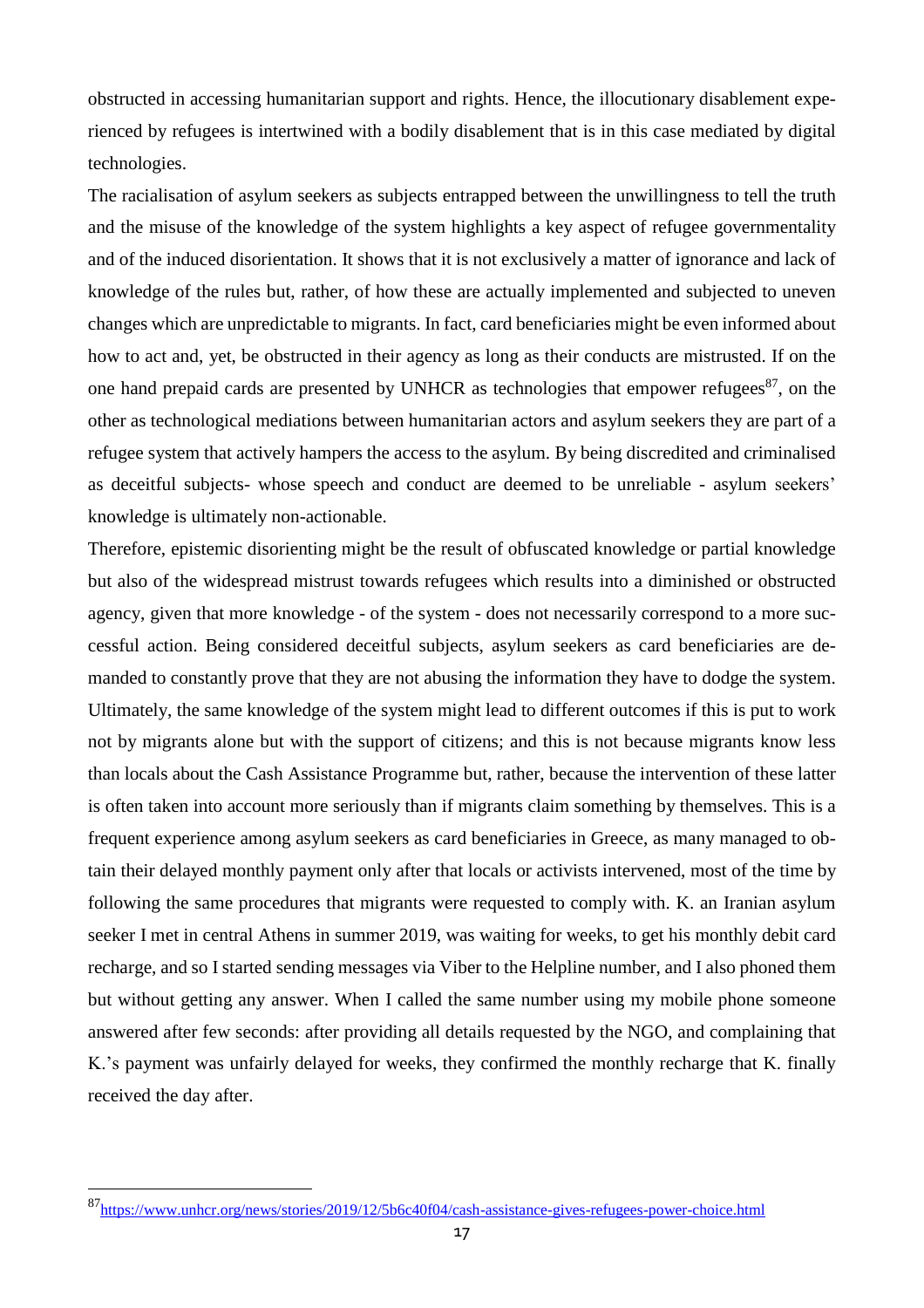This episode shows that the knowledge of the system turns out more useful if it is enacted by what might be called the "refugees' proxies", that is by individuals who are not discredited as deceitful subjects and who act on their behalf. Thus, the possibilities of navigating the technological conundrums of the Cash Assistance are far from being equally distributed. On the contrary, the racialized "economy of credibility"<sup>88</sup> is intertwined with a political technology of asylum which is predicated upon exclusionary criteria and obstacles in accessing rights and services<sup>89</sup>. In this respect, Claudia Aradau has pointed out contra Jacques Ranciere's theory of the equality in ignorance, that "there is hierarchy in ignorance inasmuch as there is hierarchy in knowledge<sup>190</sup>. Similarly, it often happens that migrants struggle more in getting the useful and right knowledge; but, in addition to such an argument, it is important to stress that to be at stake is an unequal distribution of credibility - between "migrants" and "natives" - and possibility to put knowledge in practice.

Here, I suggest, it is useful to dwell upon such an argument and expand and complicate such a conceptual trajectory further. That is, we should take seriously the assumption that the "exercise of power itself creates and causes to emerge new objects of knowledge"<sup>91</sup>. So, in this case it is worth exploring how modes of illegalisation and preventive exclusion from the asylum system are connected to a peculiar economy of uncertainty. More than a question of production of ignorance, it is a matter of fragmented knowledges, unpredictable changes in the laws and arbitrary enforcement of this latter which generate disorientation on the migrants and debilitate them. In other words, more than the reversal of knowledge, we are confronted with disjointed, fragmented knowledges and the fundamental discrediting of refugees' conducts and discourses.

The discrediting of asylum seekers as deceitful subjects and the uncertainty and disorientation they experience are not a specificity of the increasingly digitalised asylum system: they are at the core of the exclusionary functioning of the EU's asylum politics at large<sup>92</sup>. Yet, the incorporation of financial and digital tools in refugee governmentality has enhanced the obstructions in getting access to the asylum procedure and the effects of disorientation generated on asylum seekers. Indeed, the forced digital intermediations between asylum seekers and humanitarian actors complicate the analysis of how migrants cope with such a disorientation, as long as the technologies that asylum seekers are confronted with, are not perceived by these latter as oppressive. If on the one hand they can resist and

<sup>88</sup>Fricker Epistemic injustice, p.1

 $89$  Therefore, the appearance of the asylum seekers as deceitful subjects cannot be disjoined from states' attempt to keep them outside the channels of the asylum.

<sup>&</sup>lt;sup>90</sup>Aradau, Claudia "Become a permanent migrant to the UK!" Radical Philosophy, 2015 [https://www.radicalphiloso](https://www.radicalphilosophy.com/commentary/become-a-permanent-migrant-to-the-uk)[phy.com/commentary/become-a-permanent-migrant-to-the-uk](https://www.radicalphilosophy.com/commentary/become-a-permanent-migrant-to-the-uk) (last access, February 3, 2020).

<sup>&</sup>lt;sup>91</sup> Foucault, Michel. Prison talk. In Foucault, M. Power/knowledge: Selected interviews and other writings, 1972-1977. Vintage, 1980: 37-54 P.52).

<sup>&</sup>lt;sup>92</sup> See for instance De Genova, Nicholas. (Ed.). The borders of" Europe": autonomy of migration, tactics of bordering. Duke University Press, 2017 and Squire, Vicki The exclusionary politics of asylum. Springer, 2016.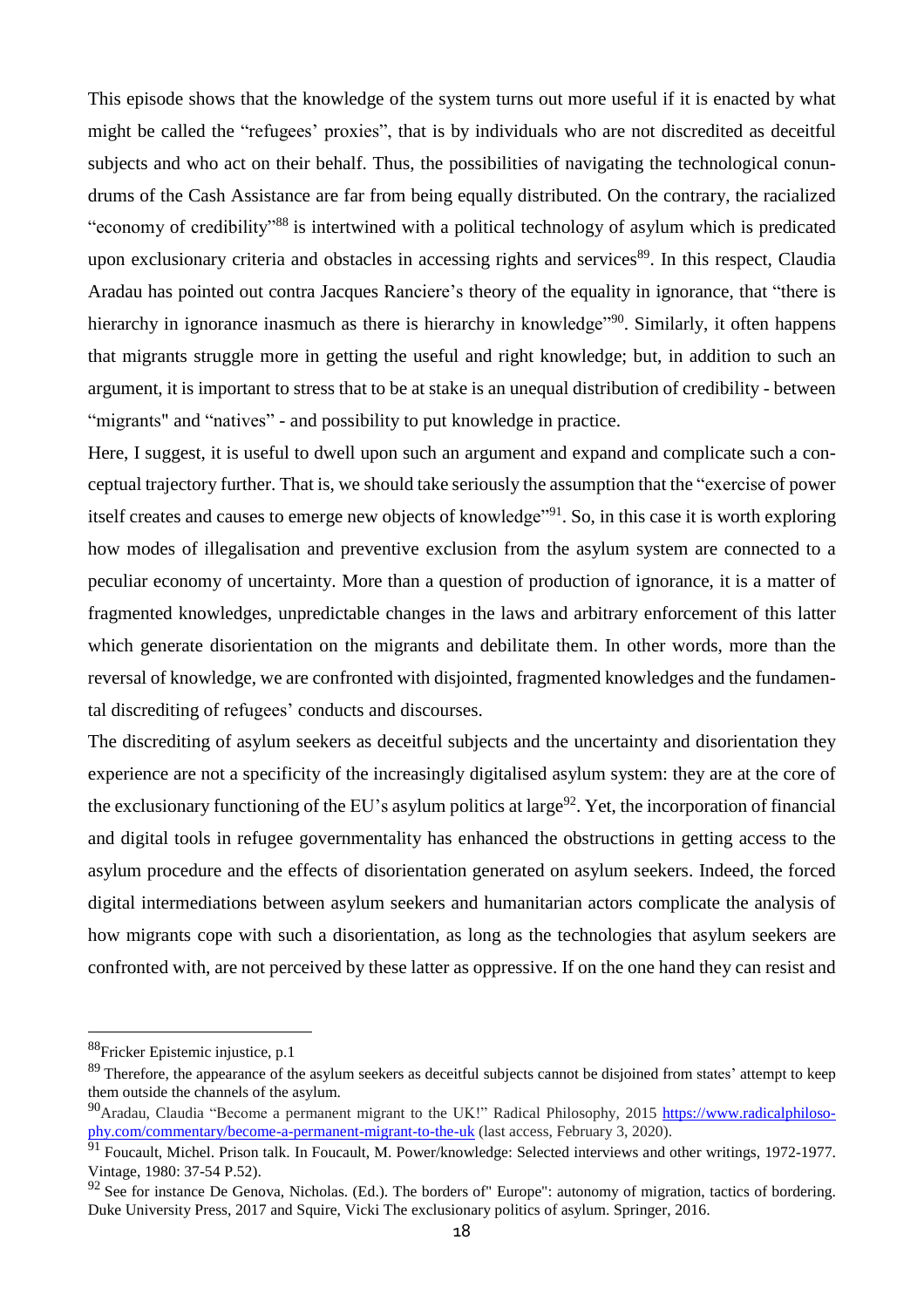try to escape modes of control, on the other, as this article has shown, on the other some of these technologies (Skype, Whatsapp, Viber) constitute the only channel of communication for interacting with humanitarian actors or what allows them to get access to financial support (prepaid cards). Hence, the governing through disorientation is in part tactically appropriated and twisted by some migrants who need to tactically deal with such a blurred knowledge in order to dodge the system and for instance getting the card payment twice.

Yet, in part disorientation and fragmented or disjointed knowledges obstruct migrants' access to the asylum system and they weaken and incapacitate them in their possibility to act - generating modes of "obstructed agency"<sup>93</sup> . The bureaucratic conundrum in which K., the protagonist of *The Trial* (1925) by Franz Kafka, is visibly at play, it could be argued, in the asylum system as well<sup>94</sup>: the final execution of K. is indeed grounded on a series of unknowns, as long as the reasons of the accusation and of the trial remain obscure both to the reader and to protagonist. The disorientation that affect asylum seekers echoes K.'s experiencee. Indeed, similarly to K., irrespective of the knowledge of the system they might have, this turns out to be pointless and non-actionable by asylum seekers.

### **Conclusion:**

 $\overline{a}$ 

The partial illegibility of the asylum system contributes, asthis paper has shown, to obstruct migrants' access to rights and international protection. However, such illegibility - produced by fragmented knowledge and unpredictable changes - also represents a dynamic field of struggles between asylum seekers on the one hand and state authorities and humanitarian actors on the other. Recalling Edouard Glissant's argument about the irreducibility of opacity in its interplay with transparency and about opacity being turned into a tactic of resistance<sup>95</sup>, governing through disorientation and knowledge dispersal opens up leeway for asylum seekers to twist the system their favour<sup>96</sup>. This does not mean romanticising disorientation and fragmentation - which as this paper has demonstrated, are actually source of harm and obstruction for migrants. Rather, it is a question of highlighting the possibilities of tactically playing with disorientation and dispersal: what is partial illegible for migrants might at times be mobilised by them to circumvent bureaucratic conundrums and to get access to financial and humanitarian support.

<sup>93</sup> Ngai, Sianne. *Ugly feelings*. Vol. 6. Cambridge, MA: Harvard University Press, 2005 (p.27). See also Jasbir K. The right to maim: Debility, capacity, disability. Duke University Press, 2017 and Walters, William. And Lüthi Barbara "The politics of cramped space: Dilemmas of action, containment and mobility". *International Journal of Politics, Culture, and Society*, *29.*4 (2016): 359-366.

<sup>94</sup> Kafka, Frantz *The Trial*. New York: Penguin, 2015.

<sup>95</sup> Glissant, Édouard *Poetics of relation*. University of Michigan Press., 1997.

<sup>&</sup>lt;sup>96</sup> In fact, opacity also evokes tactics of appropriation, refusal and resistance that colonized subjects and migrants engage in against techniques of control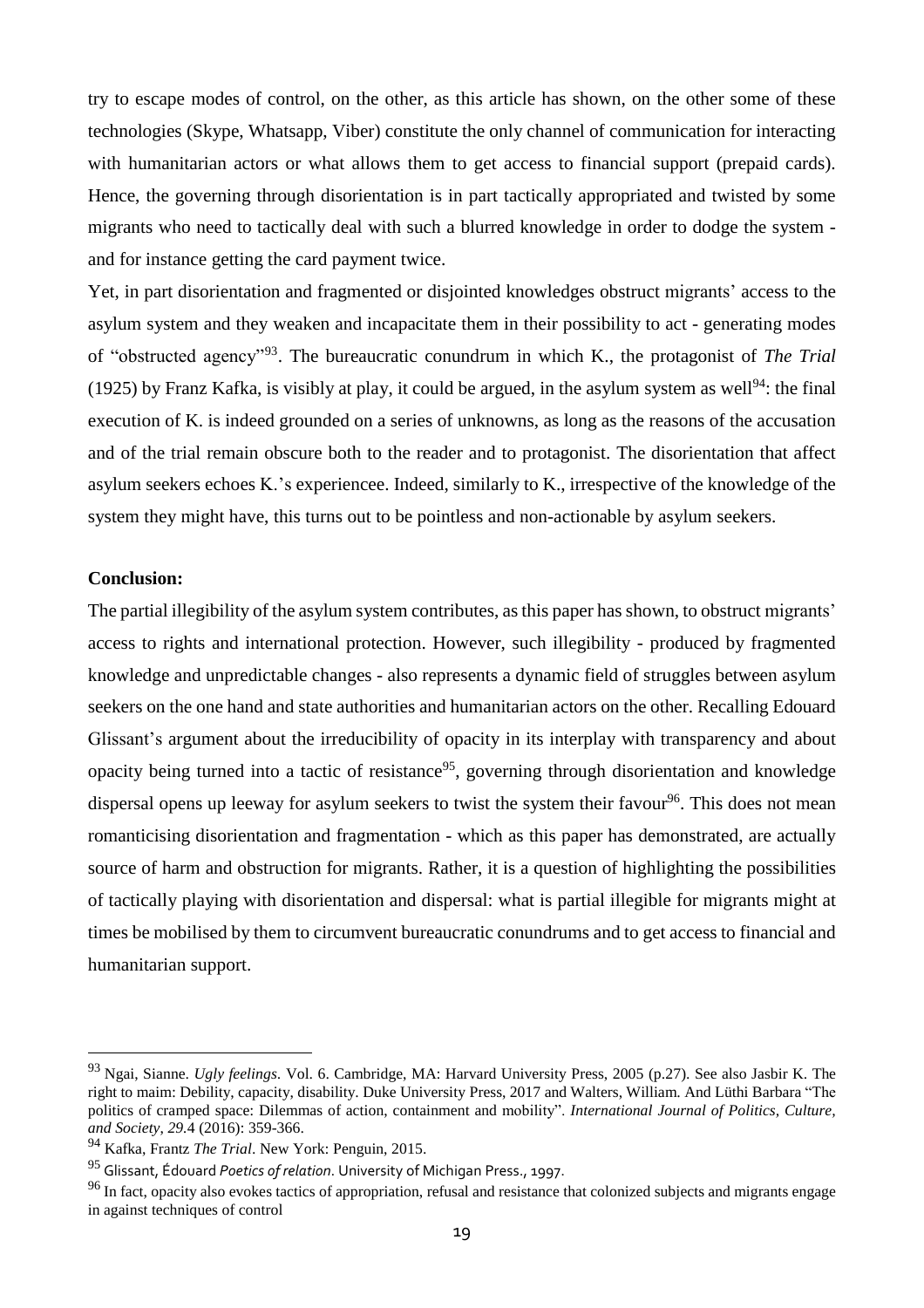For instance, some asylum seekers have managed to get the monthly financial support twice, by moving from one camp to another, or to give their prepaid card to other migrants, before leaving Greece. The increasing amount of data that state and non-state actors need to store and manage, and the cumbersome functioning of an increasingly digitalised asylum procedure contribute to render the refugee system partially illegible to state authorities and humanitarian actors themselves. And this generates a space of manoeuvre for asylum seekers, who seize the opportunity of technical glitches and partial lack of data sharing. Yet, playing with disorientation and fragmented knowledge is far from being an easy task for asylum seekers. As this paper has shown, they are repeatedly discredited and treated as deceitful subjects and the proliferation of technological steps has further increased with Covid-19, partially entrapping them in forced digital intermediations with humanitarian actors and narrowing leeway of refusal and subtraction.

The fragmented knowledges that asylum seekers deal with is far from being exclusively an epistemic quarrel: rather, these affect and shape subjectivities and generate effects of disorientation on the migrants. Indeed, asylum seekers' widespread disorientation does not stem (only) from lack of knowledge. Rather, as this paper has illustrated, even when asylum seekers know all rules, this might turn out to be useless to them because their conduct is often treated as deceitful and the because of the exclusionary mechanisms of asylum. The frantic changes in laws and measures shed light on the "unpredictability and turbulence of contemporary migration movements"<sup>97</sup>, that is to the excesses of migrants' movements and subjective drives with respect to the politics of control. In fact, state actors need to constantly reinvent modes of capture and bordering mechanisms that come to grips with the partial ungovernability of migration. At the same time, the uneven and unpredictable functioning of techno-humanitarianism should be situated within a proactive politics apt at disrupting migrants' access to international protection, humanitarian support and rights.

This pushes us to shift from an exclusive focus the epistemic level - about knowledge, non-knowledge and ignorance - towards an account of the debilitating effects of disorientation that asylum seekers experience<sup>98</sup>. This involves undoing the binary opposition between claiming more knowledge and transparency on the one side, and praising uncertainty on the other. Ultimately, as Michel Foucault pointed out, a critique of knowledge "does not in fact consist in denouncing what is continually […] oppressive under reason, for after all, believe me, insanity (déraison) is just as oppressive"<sup>99</sup>. Not

 $97$  Mezzadra, Sandro and Neilson, Brett. Between inclusion and exclusion: On the topology of global space and borders. *Theory, Culture & Society*, *29.*4-5, (2012): 58-75 (p.69); see also De Genova, Nicholas The queer politics of migration: Reflections on "illegality" and incorrigibility. *Studies in social justice*, *4.*2 (2010): 101-126.

<sup>98</sup> Puar, Jasbir K. (2017). *The right to maim: Debility, capacity, disability*. Duke University Press.

<sup>99</sup> Foucault, The birth of biopolitics p. 36.